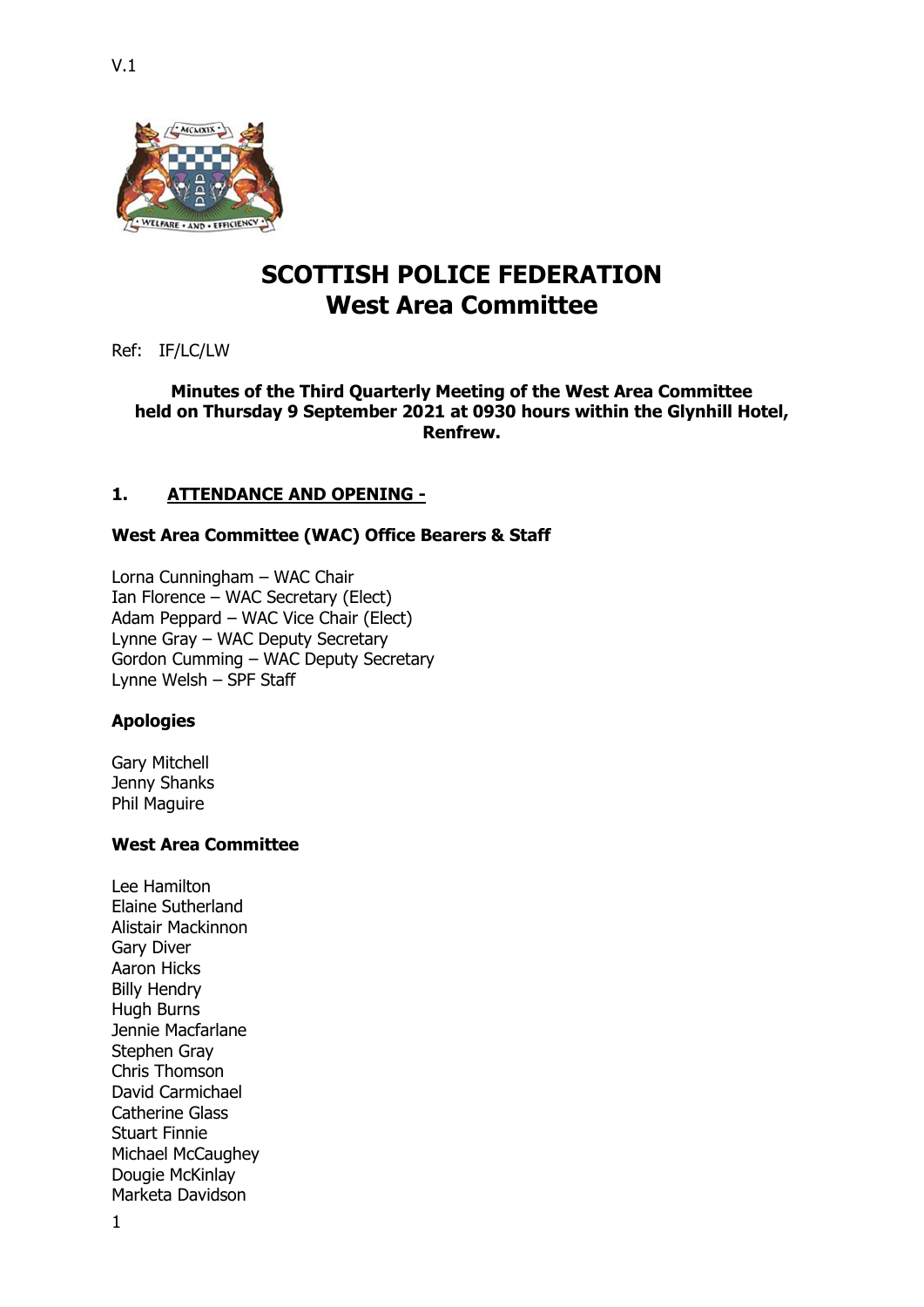Richard North Stuart Johnston Georgina Gibson Iain Gray David Osterberg Pamela Macfarlane

# **Apologies**

Kenny Kean Linda Mathers Cath McNally George Allsopp Eddie Mather Gordon McKeand Fiona Levett Michael Scott James Mutter Michael McConnell Claire Duffy Chloe Rice David Taylor Steven Bryson Christopher Dibbs Karen Cameron Stewart Gailey Craig Dunn Chris Hynds Craig Fraser Emma Louise Smith Dougie Chalmers

# **1. ATTENDANCE AND OPENING**

The WAC Chair opened the meeting and welcomed the members. Agenda papers had been circulated in advance of the meeting. Due to current Covid guidelines, Members were advised to wear masks when moving around the hotel.

Standing Orders were adopted for the duration of the meeting.

The Chair made special welcome to newly elected representatives;

| PS Aaron Hicks       | Argyll & West Dunbartonshire           |
|----------------------|----------------------------------------|
| PS Christopher Dibbs | Argyll & West Dunbartonshire           |
| PC Billy Hendry      | <b>Operation Support Division West</b> |
| PC Georgina Gibson   | <b>Operation Support Division West</b> |
| DC Michael Scott     | Dumfries & Galloway                    |
| PS George Allsopp    | Dumfries & Galloway                    |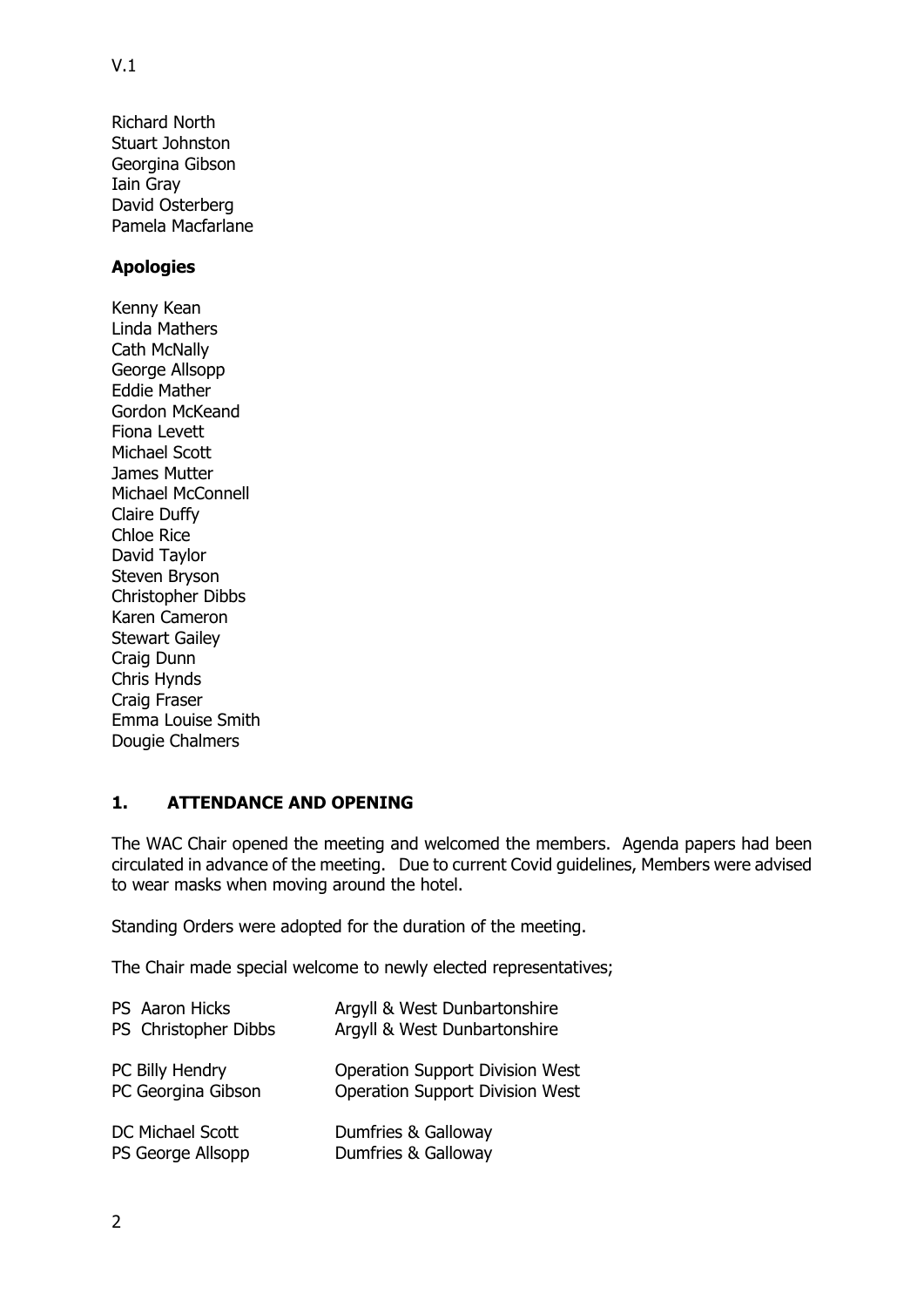The Chair advised that the meeting would break for the separate committee meetings and thereafter reconvene for the WAC Meeting.

# 2. **SEPARATE COMMITTEE MEETINGS**

As this was the first meeting of the separate committees since February 2020, the WAC Chair requested that any committee vacancies were addressed and elections carried out as required.

# 3. **MINUTES OF PREVIOUS MEETING**

The minutes of the previous meeting (June 2021) had been circulated in advance of the meeting and were presented for approval. The June minutes were approved a true record of the meeting.

At the previous meeting (June 2021), an amendment was raised to the March 2021 WAC Minutes under item 11, Pensions. The minutes were amended accordingly and were also presented for approval. The March minutes were approved as a true record of the meeting.

# ACTIONS FROM PREVIOUS MEETING (June 2021)

(1) Amended Action From previous meeting

Re Pensions

Issues surrounding the Government's proposed remedy in response to the court rulings, and how this would affect officers who were previously informed they had full protection. The proposal to transfer everyone on to the CARE scheme next year to remedy the age discrimination, will mean that officers who were previously fully protected by age will lose that protection.

Action

SPF could highlight the issue to those who will be affected, by way of a circular outlining the facts and requesting that they contact the SPF to gauge the extent of the problem.

Update

It was hoped that the SPPA FAQ site would cover this matter, it does not appear to cover it sufficiently. Secretary (elect) will take this further

# **Ongoing September 2021**

(2) Action -Re memo published regarding annual leave.

Issue re carry-over of leave (72 hrs) If taking more than 3 days, has to be signed off by Chief Inspector.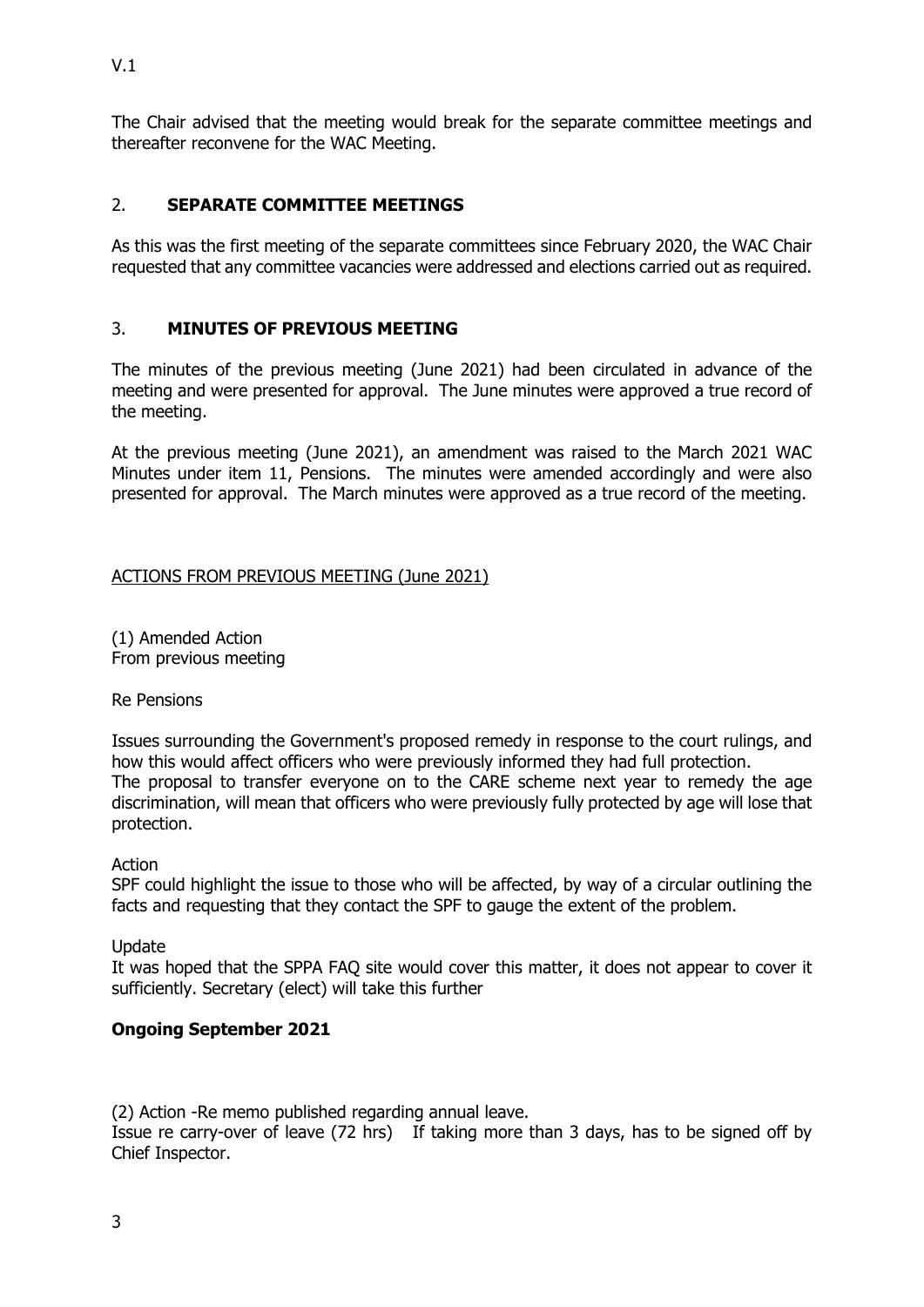### Update

From doing some enquiry it appears that this issue has arose of a result of some emails that state officers who are requesting more than 3 days out with their annual leave period, then the request has to go through their CI. This is actually the standard procedure, means the decision is made locally and not through RDU's. – Action to be closed.

### **Complete September 2021**

3) Action for all Divisional representatives

Representatives to raise any issues with officer's home working on their Mobile Devices out with duty hours, which they are aware of, with senior management teams.

Update

To report back any update at next meeting.

# **Ongoing September 2021**

4) Action - One member highlighted that Officers in GG Division are losing parking due to custody now taking over several sites offices affected are Baird Street, Govan and Cathcart. The WAC Secretary (elect) will raise this and report back.

Update

WAC Secretary (elect) has been in contact with CJSD. Whilst the Porto cabins are in place there will be some restrictions in parking but not full closures of car parking. – Action to be closed.

#### **Complete September 2021**

#### 4. **LEGAL ADVICE AND ASSISTANCE**

There have been 16 files sent to legal since the last WAC Meeting -

- 5 x Injury on duty 1 x IH retiral 2 x Civil legal defence 5 x Criminal legal defence 1 x Medical negligence 1 x Employment dispute
- 1 x Other

This does not include any that may have been sent to SPF Legal direct.

Members were advised that anyone submitting a legal advice and assistance application should note that forms should be signed by hand as an electronic signature is not acceptable. All applications should be accompanied by a full statement of fact.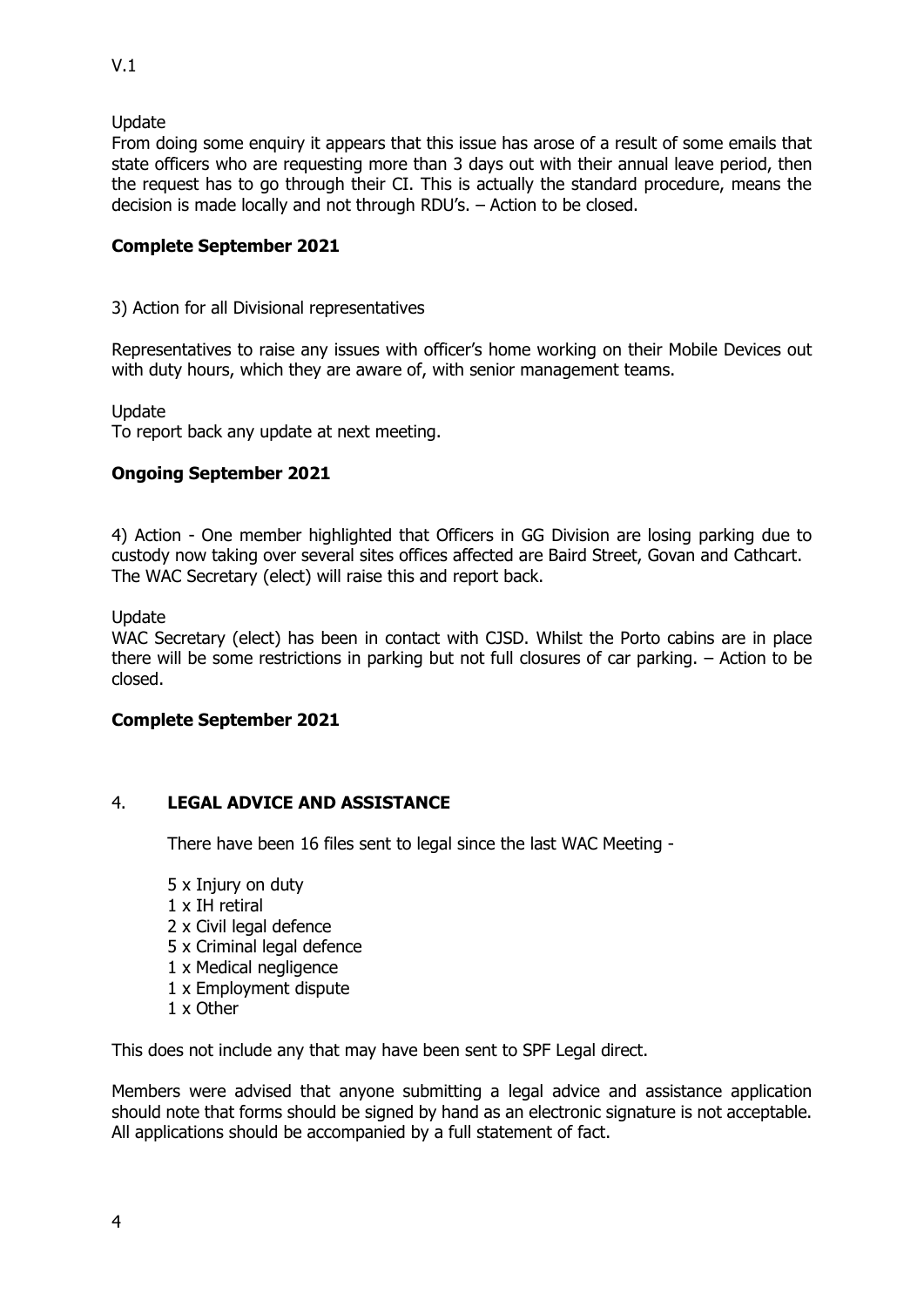# 5. **DIVISIONAL REPORTS**

Divisional reports were received in advance of the meeting.

# **Area 8 – Argyll and West Dunbartonshire**

COVID - Updated guidance in relation to operational requirements. Masks, car cleaning and lack of general compliance with cleaning regimes has been highlighted. Issues raised regarding contracted cleaners refusing to dispose of black rubbish bags to wheelie bins, or take them outside the building.

HEALTH AND SAFETY - Impact on near-miss reporting with some supervisors discouraging the reporting of near-miss specifically in relation to resource shortfalls.

RESOURCE - Levels of officers available per shift and unmanageable OBLs, lack of supervisors at LB, namely Oban, due to annual leave and sickness and persistent use of shift cover from Lochgilphead. Officers are persistently requested to work overtime to cover shortfall on all shifts.

Rothesay/ Dunoon issues that were brought to attention have been raised directly with CI Grimason who has offered to meet with the officers along with an SPF representative to discuss the plans. This has yet to be arranged.

It had been planned to raise this with SMT, but due to the lack of availability of SMT this has not occurred, therefore no progress has been made.

PIO - L Div. Due to lack of resources, cover is required at short notice and Inspector's shifts changed or requested to do 12-hour shifts as no alternative cover is available. This is all down to lack of resources and obviously there is no payment as Inspector's are not entitled and not all are part of a scheme to accrue plain time.

URRAM - Shortfalls of resource levels at division due to officers being deployed at events or providing response cover, length of shifts and cancellation of rest days. Scope notifications of Oban officers for response duties at LA.

Representative Posts - 2x PS 1x PC post.

The WAC Secretary (Elect) updated on the recent L Division elections that had taken place. The two Sergeants' posts have been filled and there are six nominations for the Constables Vacancy.

#### **Area 9 - Ayrshire**

On Monday 30th August 2021 local Federation Representatives met with the Senior Management Team to discuss a number of issues that local officers had highlighted.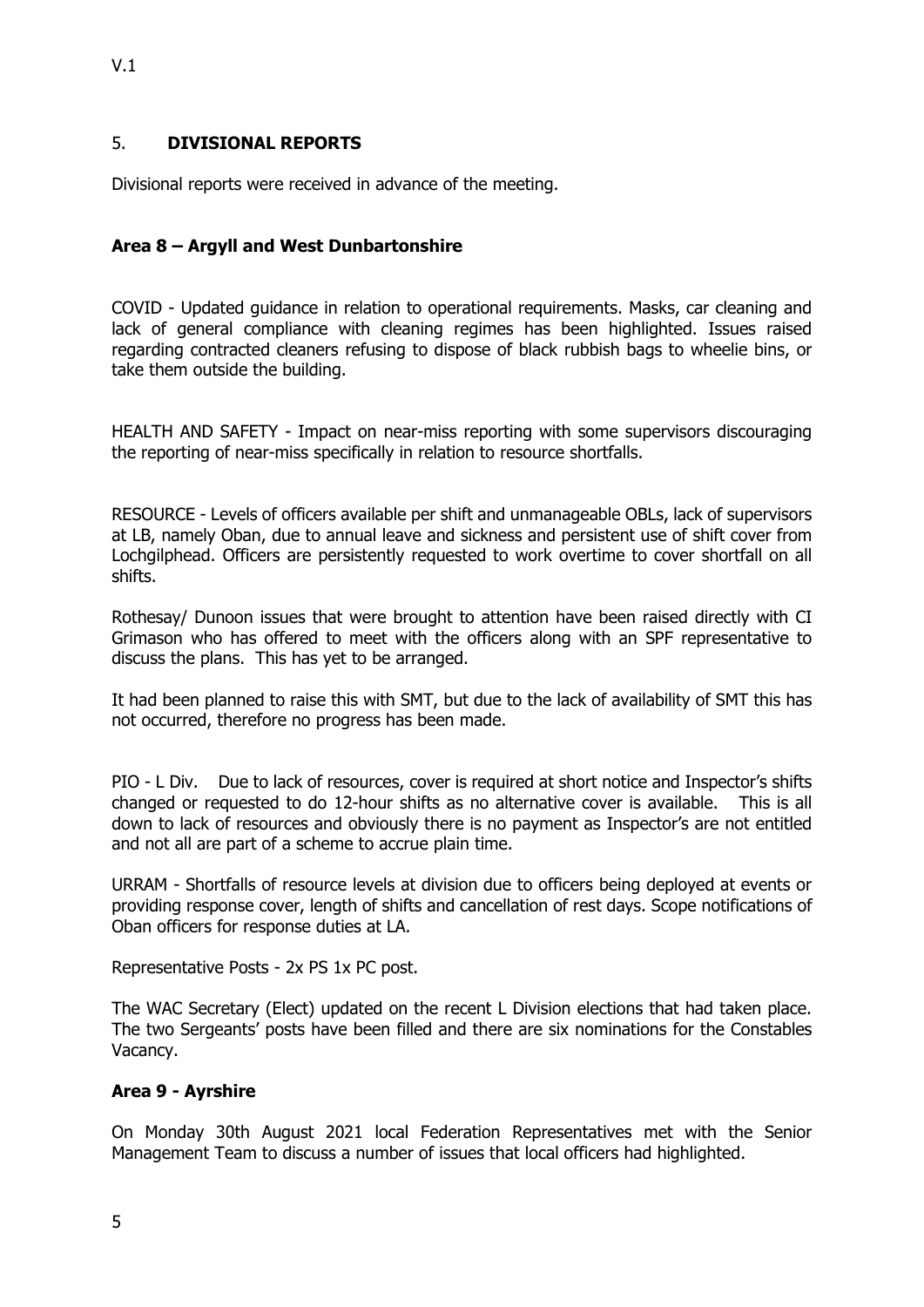Complaints regarding the turnaround of vehicles that are required to go to the garage. No replacements given. SMT will speak with Parks however in short term PIO to shuffle cars as appropriate.

COP26 – issues regarding officers still unaware of shifts and set up affecting family life such as child care. Full time Federation representatives will be contacted by Stephen Gray to raise this issues and provide a solution as quickly as possible.

Ayr custody will be able to open when demand requires i.e. busy weekend, old-firm etc. but will be resourced by custody & Division.

The WAC Secretary (Elect) advised that he would provide an update on COP 26 later in the agenda.

Time covering prisoner Obs. – complaints received regarding officers having to cover Obs. Specific issues regarding Geoamey not having enough observation vans to take prisoners to court. This issue requires to be logged. Sgt's to update scope to reflect both the number of Obs. and the time spent on Obs. from the time the requirement for a watch commences.

Failure of "Not at home" policy to go live in East Ayrshire - UC was possibly ready but divisional approach was requested rather than 1 sub at time. This matter is ongoing. The next meeting is scheduled for 7 September when it is hoped that there will be a better idea of a date to go live.

# **Area 10 – Dumfries & Galloway**

Op Urram - Officers have been complaining that they have been advised they are not allowed to come home during the duration of the event. There is still no clarity to what they can claim and apparently they will not have access to laundry facilities. Officers have been told they can order an extra 5 wicken tops.

Concern regarding the shortfall during Operation Urram has been raised locally. The Divisional Commander is offering overtime to cover some shortfall.

# **Area 11 – Lanarkshire**

Resourcing - Divisional Representative Stevie Bryson has had two meetings recently with four members of the SMT regarding the lack of resourcing.

A number of issues have been highlighted and a plan has been formed to have the local DAVRU's and Community depts. in uniform at the weekends (still on their own shift plan) to answer calls and deal with disorder from the pubs and clubs in particular. This is a welcome approach however these officers as previously stated are following their original shift pattern and will not be available when the clubs spill. Overtime is being offered to the back shift but is still not enough. Nightshift officers are being placed in danger due to lack of numbers and being left to deal with disorder and violence.

Morale - There has been a notable downturn in the morale of officers and colleagues due to abstractions. (hospitals or doing prisoner watches amongst other things). In turn along with the lack of numbers and what seems to be call numbers rising, this means less enquiry time,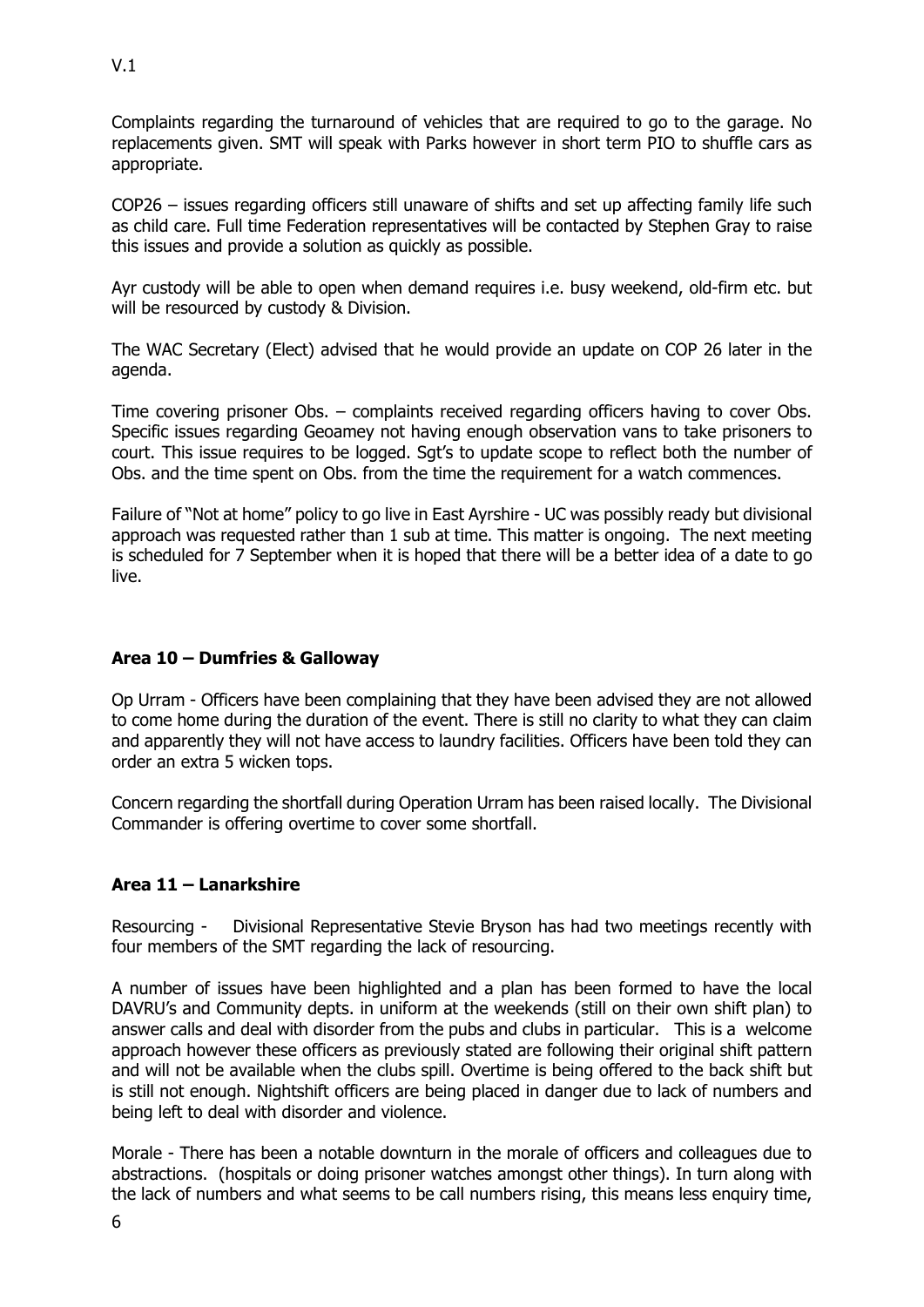no refreshes, constant paperwork and more pressure. This will ultimately result in higher absence and more officers needing assistance with their mental health.

Vehicle Fleet - In QB sub div there are currently 20 vehicles listed but only 12 serviceable for use. Obviously an issue and clearly has an impact on the number of officers on the street and reaction time for calls. The public are not getting the service they pay for and deserve.

Business as usual - The Commander has put together a committee named "business as usual". Div rep Hugh Burns has been invited to attend. The purpose of this is to address what will happen in the weeks of Op Urram in the division. Currently there are only six PC's in QG and nine in QE scoped to be working normal duties. An update will follow.

CCTV in custody suites - CCTV cameras are currently being installed in every cell in both custody suites in Lanarkshire division. It should be noted that they are also being installed in the seated areas where officers are carrying out the watch. A number of officers have voiced their concerns regarding this.

Project Quest - Proposal for Lanarkshire division to centralise to a working hub. The last update (some time ago) was that the division was now considering multiple sites due to a number of issues with the Euro central location. Update to follow.

SMT meetings - There has been no meetings with the Commander for some time, however we have been advised that a meeting will be scheduled soon.

Countermands- Example of officers receiving countermands for court via telephone call a couple of hours before attending court on their days off. They were advised appropriately. This issue seems to be occurring more often.

A request that the previous WAC circulation on Near Miss was re issued to all WAC Reps.

# **ACTION – Forward further copy of circulation on Near Miss to all Reps.**

#### **Area 12 – Renfrew & Inverclyde**

Vacancies

There are still no Inspector's reps in the division and continue to struggle to find any Inspectors who are willing to take on the roll.

The last meeting with the Divisional Commander was on Thursday 02 Sept and the following issues were raised.

Resources

There continues to be an issue with the lack of numbers on response shifts, CPT and reactive CID IS putting additional strain on officers trying to compete with the ever-increasing demands placed on them.

The division is due to get an uplift of probationers in September, however it is difficult to identify suitable tutors with enough experience and service to support new probationers. The SMT are still looking at the divisional operating model but as, yet no potential solutions have come out of this review and the Commander agreed to allow local Federation reps to attend the next meeting to provide input.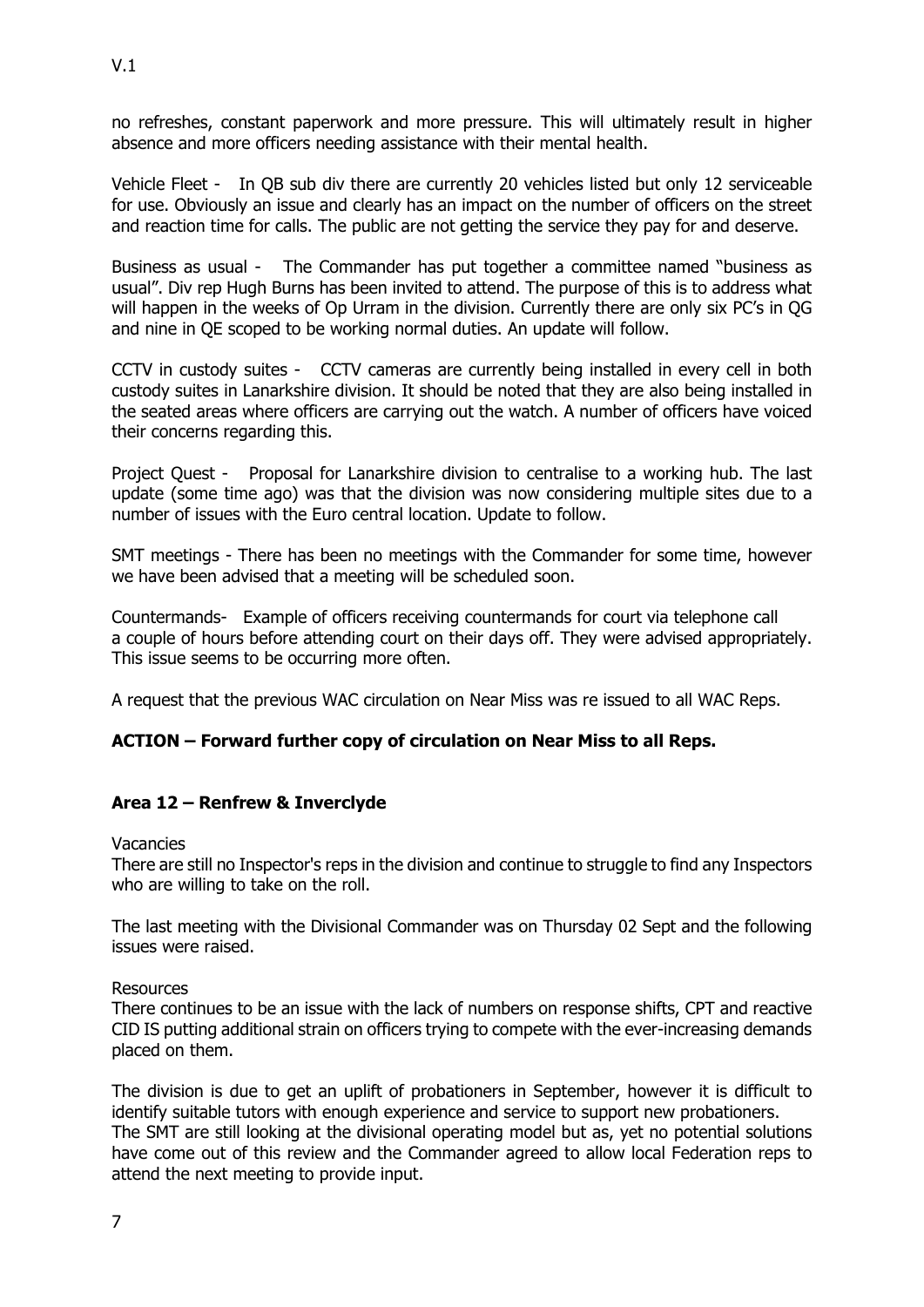### COP 26

The vast majority of officers are still unaware of what shifts they will be working during this period which is causing a great deal of concern.

The Commander was asked about the Divisions plans to cope with "business as usual" during this period and what shift patterns would be getting considered.

Advised that 12h shift patterns were not going to be implemented for the officers who are on VSA remaining at division, as the Federation had raised objections to this, instead any short falls were going to try and be rectified by varying officers and moving officers from other departments to support response policing during this period. Until Scope is updated it is difficult to see how this will work but the Commander was hopeful that these updates were due to start within the next few days.

The Commander was also asked if he was aware of what the service intended to do to recompense Inspectors for the additional time they would have to work during this period. Whilst he was not in a position to provide a definitive answer to this, he did say that the organisation was looking at the "Principal of no detriment" for Inspectors.

### **Custody**

This item remains on the Divisional agenda as the ongoing problems in relation to prisoner processing times, lack of communication and volume of constant obs. continue without showing any signs of improvement.

Civilian custody staff are due to start a 12h shift pattern this month and the Commander was asked if he was aware of any discussions, agreement with Custody Division that as this will increase the number of staff available, if it means they will require less support from territorial divisions in relation to obs duties.The Commander was going to look into this and provide an update .

#### General Issues

Courts - there continues to be issues with the courts especially now they are trying to catch up with their backlog. There has been an increase with officers being required to attend for courts with limited notice, resulting in last minute duty changes. Courts are scheduling backup trials which means if a planned trial has to be put off they are then running a backup trial with little consideration being given to the impact this has on officer's welfare or operational resources when they are cited with limited notice.

The volume of court paperwork that requires to be served has also increased dramatically which again is adding pressure to the workload of officers.

Overtime- There is additional scrutiny on the overtime budget and PIO's are now required to provide a daily update on any detained-on duty claims.

# **Area 13 and 16 – Greater Glasgow North and South**

OP Stumpacre George Square disorder - Local reps have no further information. Euros - Many Officers cancelled with 16 days' notice and being held on unnecessarily.

TASER - there are still shifts where there are no STO's available in G Division. More people have been identified and courses are starting to be populated.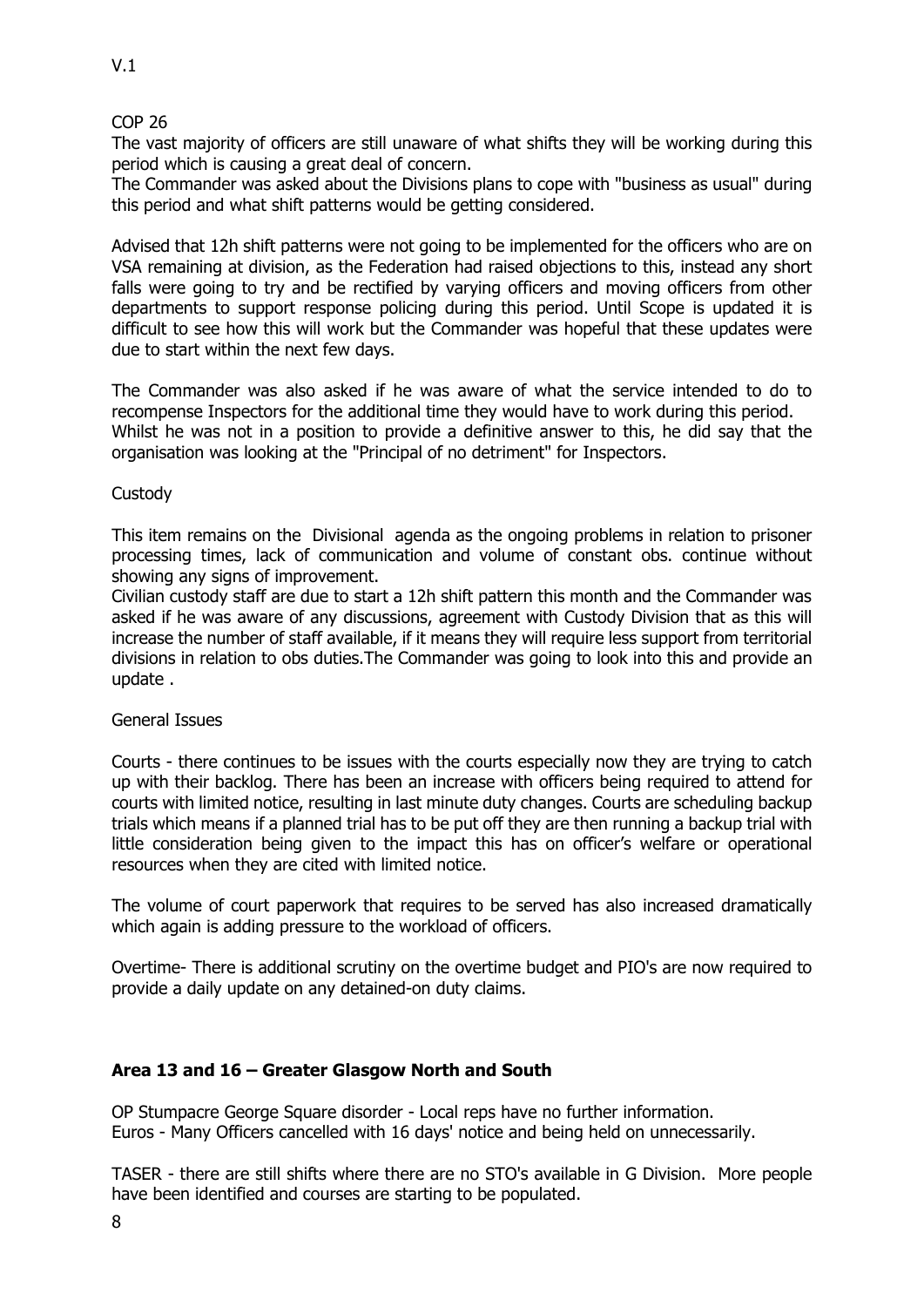Urram BAU - Numerous meetings with SMT re resourcing. Impressed on management for the need to communicate with officers early.

Urram - A handful of specialisms scoped for URRAM COP26 - WFA (sec 12) specifies shifts to be known by 5 September 2021. This has huge knock on effect on divisional planning

### **Exigencies**

 Local reps have secured an agreement regarding them being informed when exigency is called and giving a rationale. Reps will be emailed when this occurred. Despite this agreement many weeks ago, there have been no emails and at present, no exigencies.

### Resourcing

 LPT teams continue to be under resourced as an ongoing issue. Nightshifts regularly 20/30 under OBL and overtime being offered to plug gaps during the night. G Division are regularly having to ask neighbouring divisions to assist with priority calls.

### Police Assaults

 SCOPE reports for police assaults - suspected that there was higher compliance. A Memo to Crime management stating that no CR has to be closed without a SCOPE report

### Events

For some time, Divisional representatives have raised the matter of funded events to the Commander. Some years ago, local Federation secured overtime for 50% of all officers involved in funded events (such as football). This has continually been brought up due to the lost days to division, as of 01/04/2022, all funded events will be 100% policed by overtime.

#### Naloxone

Force media output continues.

#### Fleet

 Remains the same as other divisions however a new fleet user group has made some rotations of vehicles, moving around higher mileage vehicles and swapping for lower mileage vehicles. There are three new minibuses coming to division, believed to be replacing the 12/13 year old buses.

**Federation** Vacancies - 2 x Constable Vacancies - some nominations have been received. 2x Inspector Vacancies.

# **Area 14 – Operation Support Division**

Welcome to the newly elected OSD Representatives.

There is a vacancy for a H&S committee member. PI Richard North is still currently reserve.

Overtime and expenses claims

Enquiries received from Road Policing regarding overtime and expenses claims. Most have been resolved with reference to PNB handbook but would appear officers are being challenged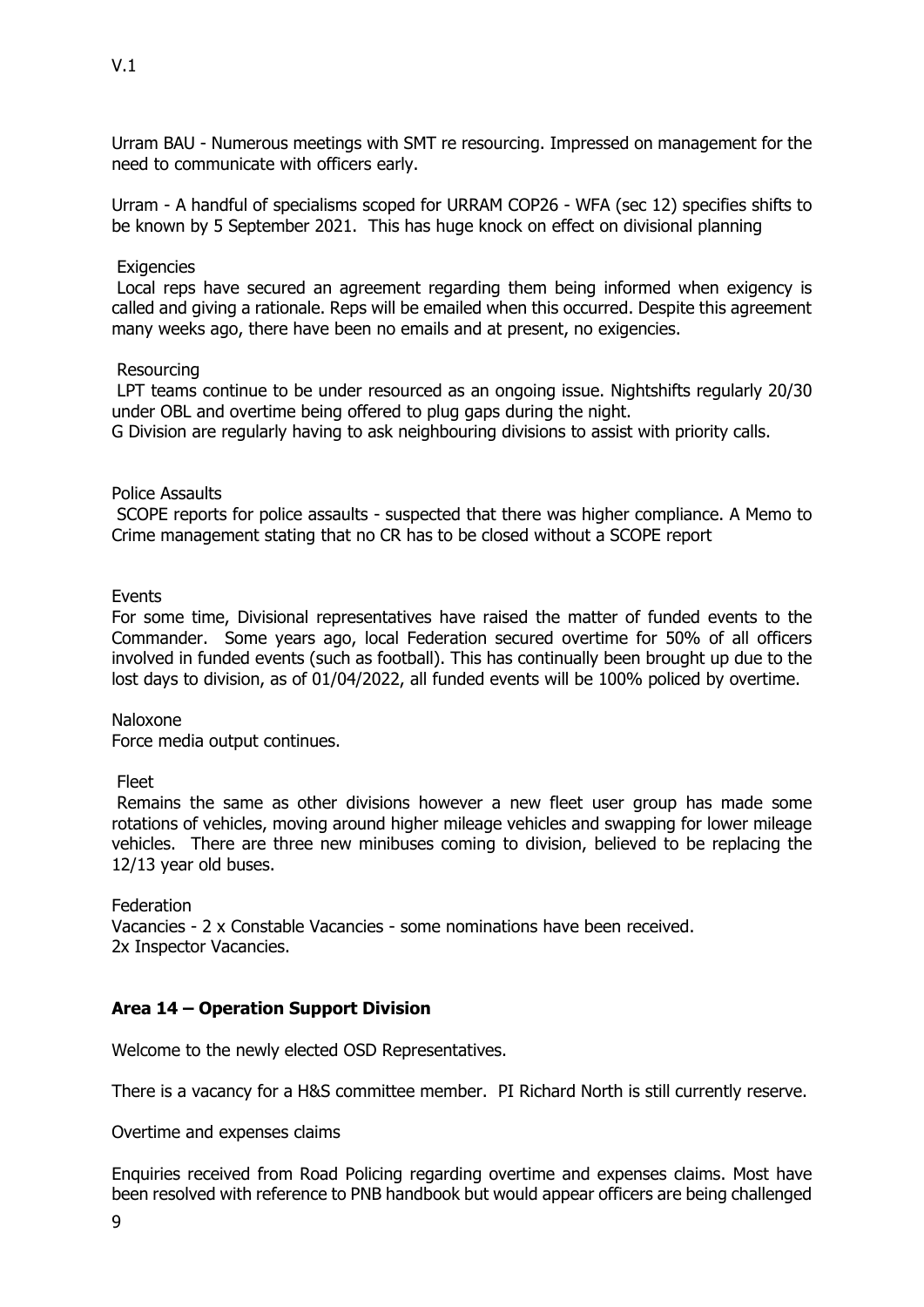on submissions. Roads Policing also had an issue with several officers' posts being moved but this was to improve cover within the department but seems to have been a lack of comms. Surrounding rationale. It is believed that the matter has now been resolved.

Several members highlighted concerns regarding Resolution Team officers being requested to go on 101 and 999 call handler courses. It is part of the role requirement that RT officers should be in a position to assist the service centre when required. C3 Senior Management stated that this was to form part of development for RT officers particularly as the service centre is currently embattled with criticism regarding the 101 service. It was also stated that no officer would be made to carry out the function if it caused unnecessary anxiety.

Numerous queries from officers regarding Operation Urram and the remuneration to be given for 12 hour shifts, loss of days off etc. Additionally about logistics of parking, refreshments and toilets given the increase in personnel to be based at C3 Govan for the POCC & MACC as well as additional events of Moonbeam and home Europa League fixture for Rangers at Ibrox. C3 Senior Management, stated that plans were in place to address these issues and that communication would be forthcoming prior to the POCC & MACC standing up.

Issues regarding lack of Taser resources was discussed

One member raised an example of an incident whereby AFO's were approved but not deployed. The WAC Chair requested that details be forwarded to Merrylee House

# **Area 15 – S.C.D.**

At the moment there are 0 conduct cases and 0 health and safety enquiries.

Under equality there are two ongoing grievances. They involve two different Departments and two entirely separate lines of management but are very similar in nature. Both are at the stage of I.O. being appointed.

# 6. **DEEP DIVE**

A discussion took place at the JCC on Deep Dives. As there has been no Deep dive for some time, it was agreed that they would look to do three next year. One around April, One around June and the final one in October. Small working groups have been established to gather preliminary information prior to the deep dives taking place.

# 7. **LPC & PODG**

# **LPC**

The last meeting of the LPC took place on 03 August 2021. The following are some of the topics that were discussed.

Risk

Work is being done to mitigate the risk re Court Duty Change. A paper is being compiled to seek funding for fiscal liaison officers to assist/control officer attendance.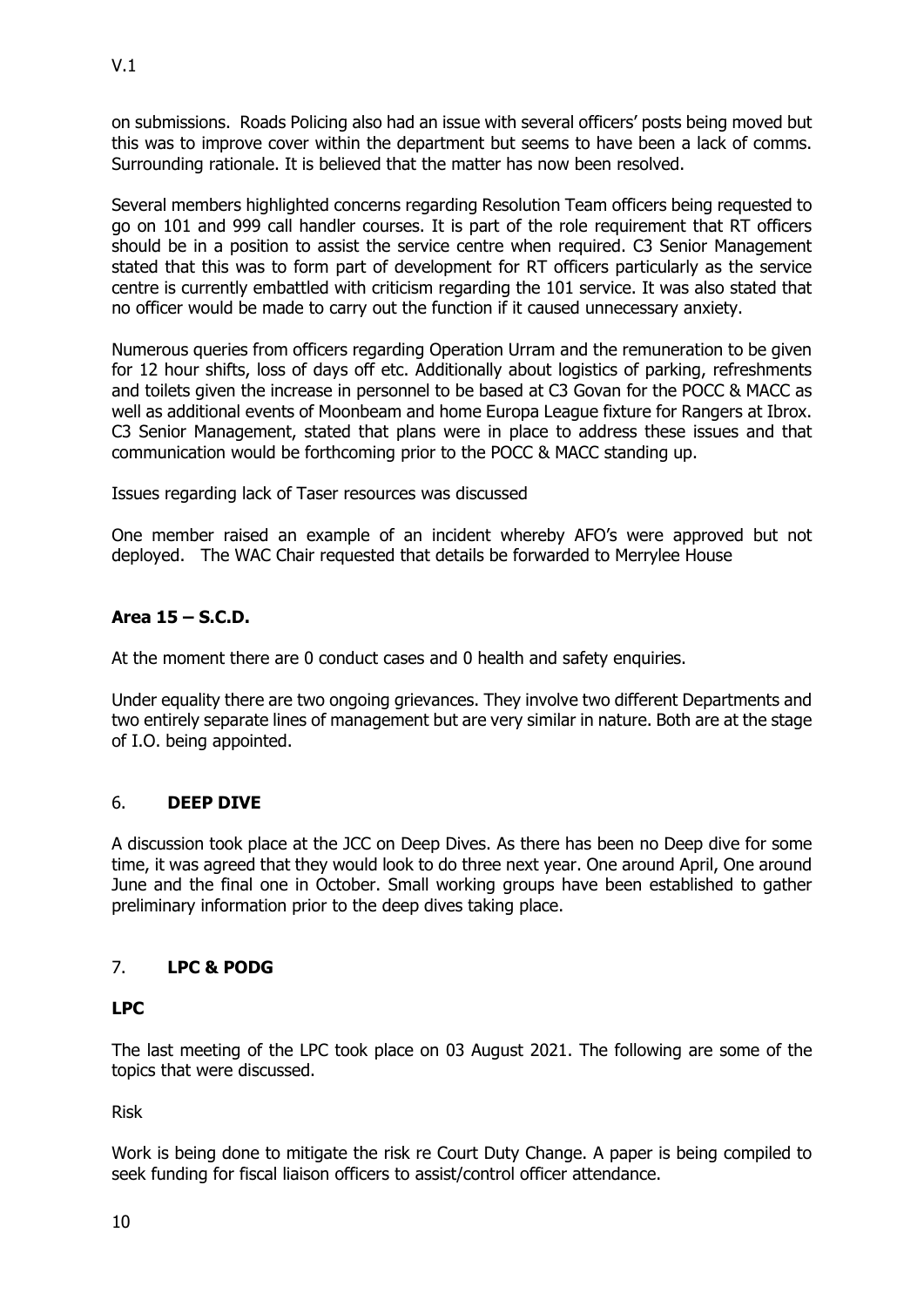# V.1

### Modified duties

Remains on the risk register. There is an increase in modified duties month on month. Discussion took place around OPTIMA, they will not take referrals once a FIT note to return has been issued by a GP. Some feelings that the recent exercise re modified duties has only made Scope more accurate and has not done anything to fix the problem. There was no reduction in the number of officers on modified duties. The WAC Chair highlighted to the group that there is now a disconnect with officers as the 28 day trigger no longer applies and OPTIMA will only see members when they are due to return to work.

### **Estates**

Number of works now starting, plans for a temporary move from Ayr at final discussions. SPF are involved in these discussions.

Divisions have supplied estates with Wish lists for minor things, most will be able to be carried out, some will require more funding.

Strategic Workforce Plan

K div are piloting Neurodiversity

Abstractions

WAC Chair raised the issue of shift changes, changes for court duty and abstractions for COP26 and what this would mean to those left behind to police on a daily basis. ACC Johnston is looking to minimise the impact, meetings are taking place with regards to Business as usual.

# **PODG**

Last meeting of the PODG was held on 20 May 2021.

The terms of reference for this group was discussed and governance changed. New format has begun with pre meet held at the end of August, next meeting is 07 September 2021. Items discussed included:

#### Naloxone

Unused kits being considered for custody in the test of change divisions. SPF has raised need for new risk assessments due to change in working practice.

Maintenance of Pay

Perception of Regulation change rather than addressing as a working practice/policy to improve current process and support officers (PNB 05/01). Has been under discussion for 3 years.

Driver Training

Impact and risk to Operational and other areas of policing – taken to JNCC.

WFA – ASPS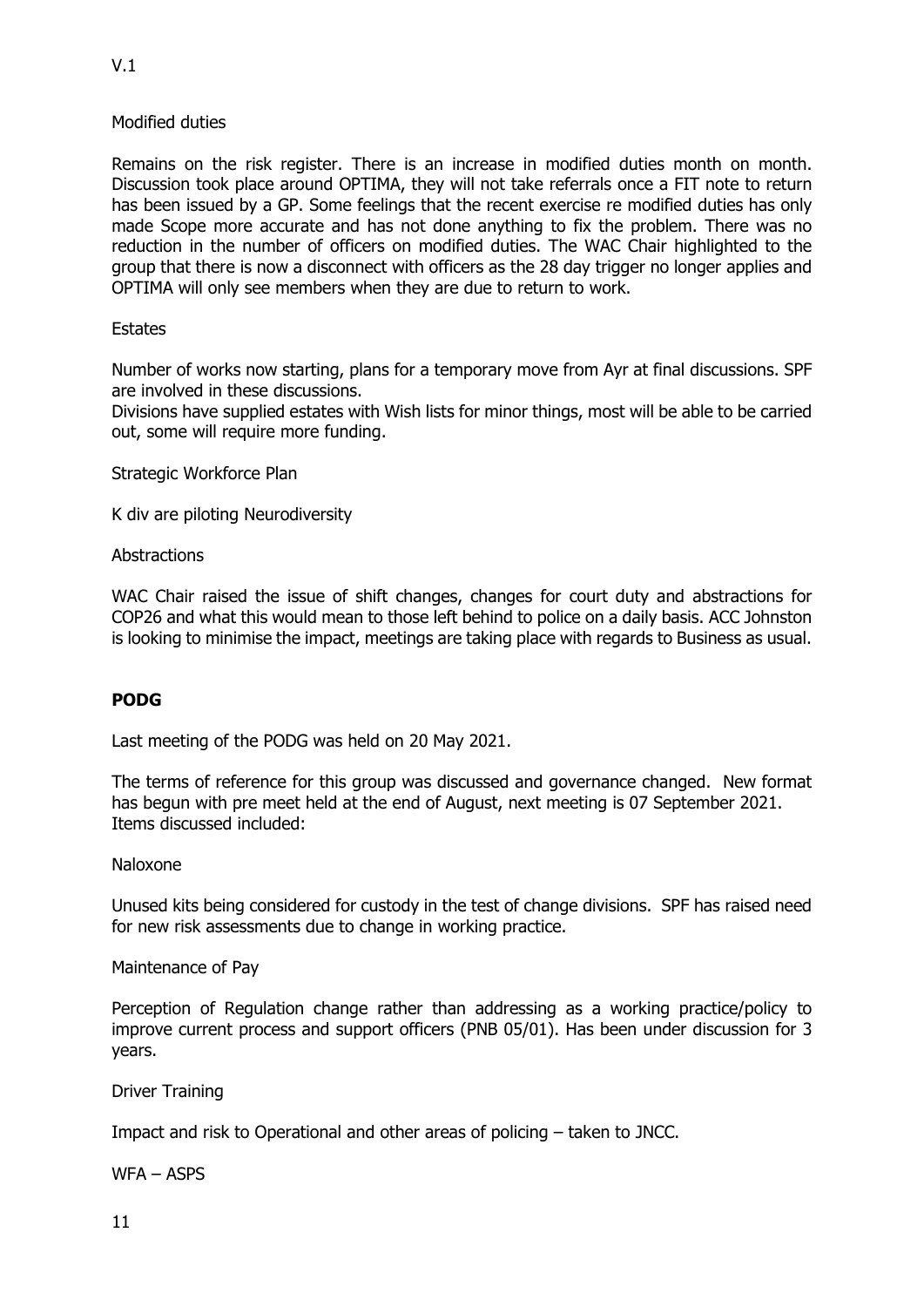Impact on working practices and On Call, active management by Supt ranks – this needs to extend to Federated Ranks (SIO and others working more than 6 days). Banks of rest days – impact on service.

ALLARD – Paper being prepared around this – senior counsel reviewing the proposal being presented to PBW for resolution. Being presented to JNCC.

### Resource Deployment Group

The last meeting of the RDG was on 04 August 2021. Items discussed included:

Update from Stevie Diamond on Op Urram scoping exercise. He conceded at that time that the 91 days was gone and he hoped to have scope notifications updated by the end of that week in order that 91 days notice was in place for the remainder of the operation. No plans for further uplift from divisions and stated that Silver had confirmed any additional demand for COP 26 activities will come from current ask.

Confirmed those on work plans could be asked to amend but that there was no requirement for them to change shifts. They can however be moved around their division in accordance with their current work plan.

Mutual aid accommodated at staging posts will be first deployed should need arise, discussion also on 12 hour shifts, all agreed to be taken to working practices review board meeting. Update on Inspecting ranks working hours, almost halfway, individual interviews will be carried out at next stage. COP26 financial remuneration for Inspecting ranks still under negotiation via TWG of PNB.

Update provided on RDU re-design. All tasks gathered now, project team not all anticipated to be in place and functioning before end of year.

Upcoming events discussed, with permission still (at that time anyway) required from Local Authority for large gatherings, >2000 indoor, >5000 outdoor.

Concern re rest days in banks and that welfare of officers of all ranks to be considered if they are not able to take these days.

Correspondence was received regarding officers on standby for court during annual leave. Paul Wilson could not find evidence of this and has asked that anyone who is aware of this to feed in (via SPF for us) and he will put a stop to it.

One member asked if the Fiscal Liaison Officers will be staff from the Fiscals office or Police Officers. The WAC Secretary confirmed that this will be Police Officers.

Issues regarding standby by for Court discussed in relation to late notice resulting in disruption to annual leave.

Any examples to be forwarded to the WAC Chair or WAC Secretary.

#### 8. CONDUCT

The last Conduct Committee meeting took place on 13 July 2021. The WAC Deputy Secretary (Conduct) provided an update.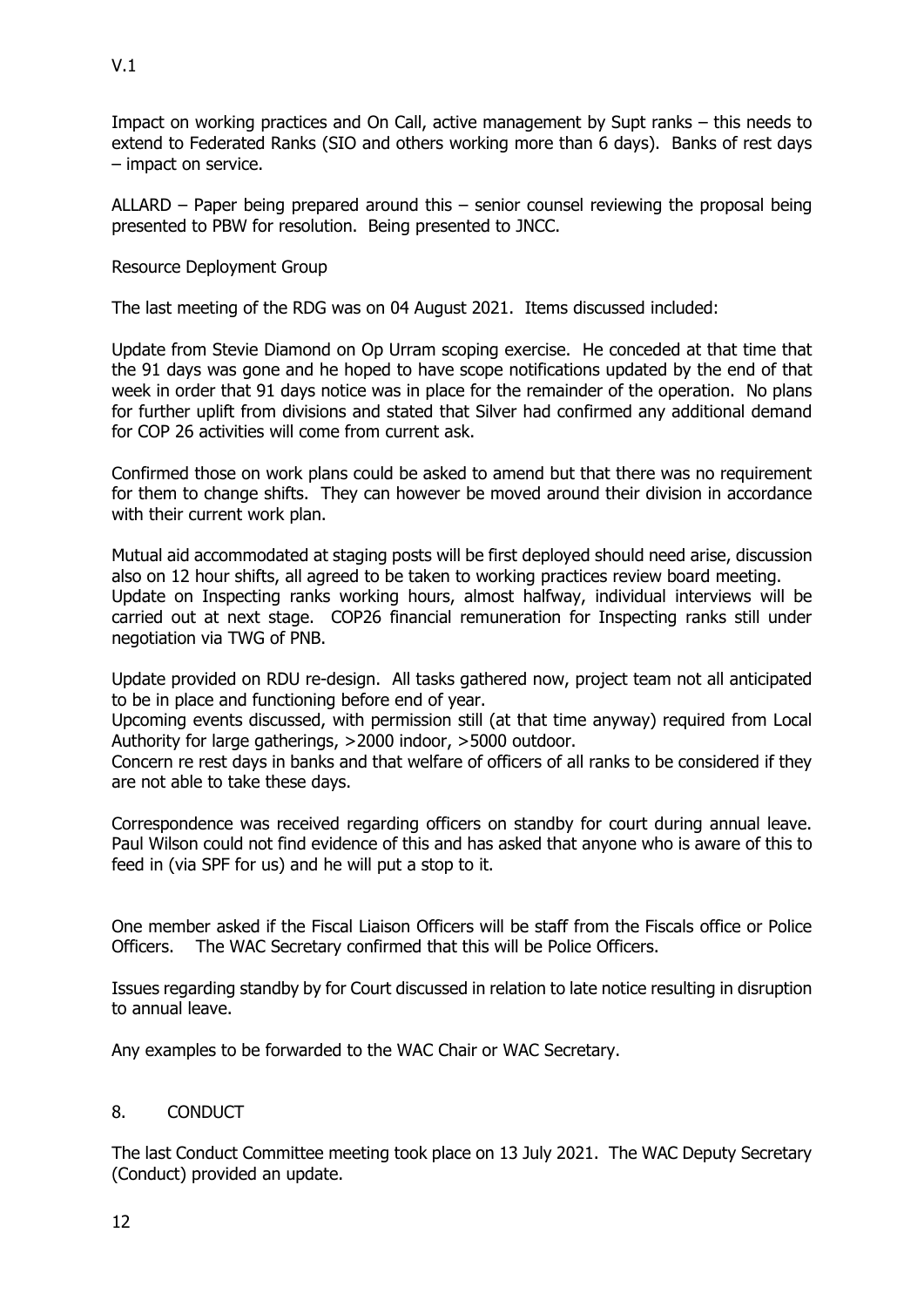# Performance/PIP

No performance cases since last meeting.

PIP since last meeting we assisted with officers who had a death in custody. The PIM encouraged the officer to have their statements noted by PIRC. FTOB present whilst noting statements and means the officers don't have a copy of their own statements. Anyone with any feedback on PIP can they feed it into Amanda Givan. Some of the managers trained have never actually conducted a PIP.

# **Training**

Training will restart once lockdown is eased. Advised that all committee separates will remain on teams until the end of 2021, which will affect any training and when this can be arranged.. AGSC will prioritise training on regulations and additional support for reps dealing with conduct cases, meetings and hearings.

# AOCB

Conduct IT – all conduct leads for each division who requested a tablet should have received them by now. They are ready set up with everything required and apps for all the forms. It has been noted that reps are not utilising the IT provided and if this should continue, the devices will be given to other reps to use.

Total case load in the west of 108.

The criminal figures remain high, but as per last quarter this is anticipated to reduce once the courts are back to normal as many cases were postponed due to covid. There have been 8 court appearances since the last WAC.

There have been 3 hearings with 1 with no misconduct found, 1 Final Written Warning and 1 Regulation 11. One hearing is due to take place this week and others will not take place until after COP 26 with dates still to be set.

Any representative sending in updates for criminal or conduct matters should do so on the new electronic form. The link has been emailed out by Lynne. If anyone needs a copy of the link please advise. Several updates on cases have been received but not on the forms. Using the form makes it an easier process to update a file.

Thanks to those who have supported officers during criminal trials and conduct during these difficult times, the inevitable delays have not been easy for anyone to deal with but your continued support is invaluable to those awaiting their outcomes.

The WAC Deputy Secretary thanked Lorna, Ian, Amanda, Lynne, Katrina and Phil for their help and support since taking up her new role.

The next meeting of the Conduct Committee will take place on 28th September 2021.

# 9. EQUALITY

The last Equality Committee meeting took place on 14 July 2021. The WAC Vice Chair provided an update.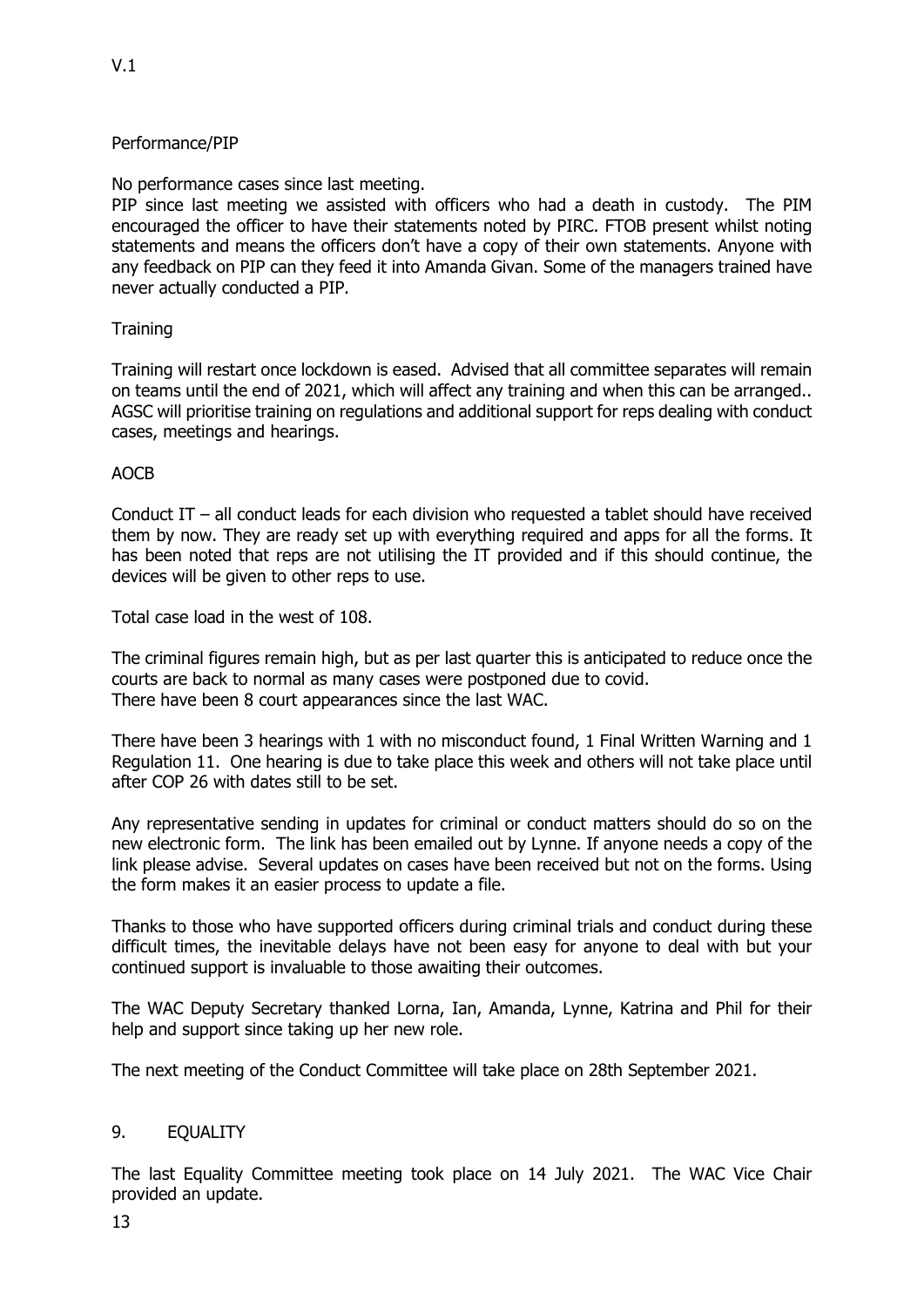PNB(S) Equality Working Group

The Assistant to General Secretary (Equality) (AGSE) reported that there had been no meetings of this Group since the last Equality Subject Committee meeting.

The Committee were updated that this area of business needed to be progressed in respect of PNB circulars which had not been reflected in Police Regulations and Determinations; PNB 15/01 Children and Families Act 2014, and 16/07 & 08 Working arrangements for Part Time Officers. Discussion followed regarding PNB 16/07 & 08 Additional Hours Payments for Parttime Officers. Essentially, some part-time officers have still not received additional hours worked via payment. The Chair believed this had been raised at the JNCC previously, and was to adopt this as an Action.

Equality, Diversity & Inclusion Employment Group

The last meeting took place on 8 June 2021. For the benefit of new Committee members, the AGSE provided an overview of the work-streams of this Group, including Brake the Race Ceiling, Smarter Working and Maximising Attendance.

The previously circulated EDI Framework, had now been developed to support the delivery of the People Strategy and provide a clear overview of the Equality, Diversity and Inclusion Approach and Priorities.

Discussion occurred regarding various difficulties encountered with officers requiring reasonable adjustments. Some of the highlighted cases included a lack of understanding and awareness by line managers, the requirement for training, and significant concerns around SCOPE in terms of accessibility, recording inaccuracy, restrictive functionality and essentially not being fit for purpose, resulting in officers being retained within inappropriate posts. Due to SCOPE being unreliable in this respect, all representatives should be mindful that deployment during COP26 may become an issue. Whilst this was raised with HR Director by the Chair it may still not fully be understood by all supervisors.

Next meeting to be held on 6th October 2021

Equality, Diversity, Inclusion & Human Rights Strategic Oversight Board

The Strategic Oversight Board (SOB) provides process and governance on EDI work within the Police Service, combining both and providing opportunity to take initiatives forward. Ill Health Process

The backlog of cases has seen little movement and cases continue to be assessed not just on length of time within the process, but also on each individual circumstance. At the previous meeting, the AGSE had requested that consideration be given to placing the IHR process higher on the Risk Register due to serious concerns with the process. Due to there being little cognisance of this request, it was again raised at the most recent meeting, following which DCC Taylor instructed Police Scotland fully engage with the SPF and provide a report on the current position.

The Committee were asked to ensure members expectations are managed appropriately. The Chair requested that this situation be monitored by the Committee in an effort to pin-point the problem areas causing delay within the process, to enable escalation. The AGSE highlighted there had been proven delays with SMP report production. It was noted that whilst the original backlog had occurred as a result of COVID, there had been little progress made, despite the employment of 2 additional SMPs. The Chair requested that Committee members attend SMP meetings along-with the member for support and feedback.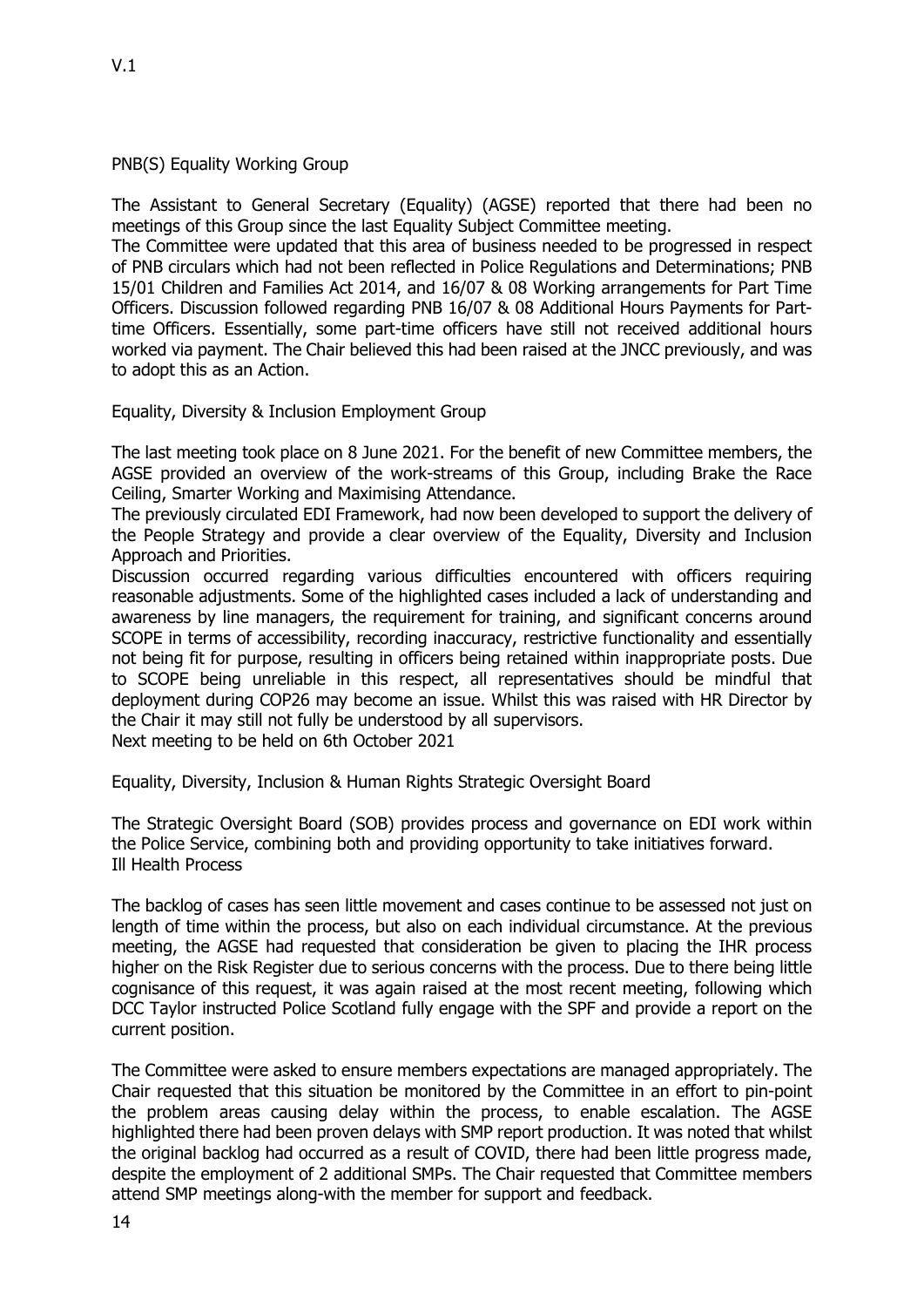### Diversity Staff Associations

The AGSE reported there is continued engagement with the various Diversity Staff Associations to improve collaboration and ensure our members are supported in the fullest. This engagement includes ASPS SWDF, Muslim Police Association, DACA, SEMPER, Christian Police Association and LGBT Association. The last meeting was set for 24 August 2021, updates to follow.

#### AGSE Update

The AGSE provided an overview of the current position regarding the IHR process and briefed the Committee on work carried out by Jennie McFarlane and Andy Sawyers to highlight the lack of understanding of the pension buy-back for officers who have taken unpaid maternity leave. This had resulted in clearer Guidance and improved communication from the Service to officers on the option and benefits of pension buy-back.

#### Tribunal etc. Rulings & Legal Assistance

The Committee were reminded of the three months minus one day timescale for an ET submission and therefore the process for SPF Legal Advice and Assistance applications to be made. This was followed with a briefing by the AGSE of two recent Tribunal rulings.

#### **Training**

Jayne Monkhouse OBE provided training on Gender issues to the Committee which was well received. The AGSE updated the Committee that Equality Training was scheduled for 30 August, with a further course planned for November. This first course has since been completed by FTOB's and divisional representatives from all three areas, this was noted to be extremely helpful in assisting with members through grievances, victimisation, discrimination (indirect and direct) and many other points of relevance.

One member asked about officers on a flexible working plan (FWP) being requested to work shifts during Operation Urram. The WAC Vice Chair (elect) advised that there was an agreement by the ACC and head of HR that any officer on a FWP must be spoken to in advance to see what they can and cannot facilitate due to caring needs. Any issues should be highlighted to Line Manager's in the first instance, however, members were advised that any issues that cannot be resolved locally should be referred to the WAC Vice Chair (elect)

#### Ill Health Retiral

The WAC Vice Chair (elect) reported that delays are still being experienced, some cases taking up to two years. Any local Representatives dealing with officers going through this process were asked to keep in touch with the officer concerned and highlight any delays to Merrylee house.

One member asked the reason behind the delays and the WAC Vice Chair (elect) advised that this was due to several factors; Covid, delays with Optima in obtaining reports and only one Selected Medical Practitioner (SMP) was available for a period of time.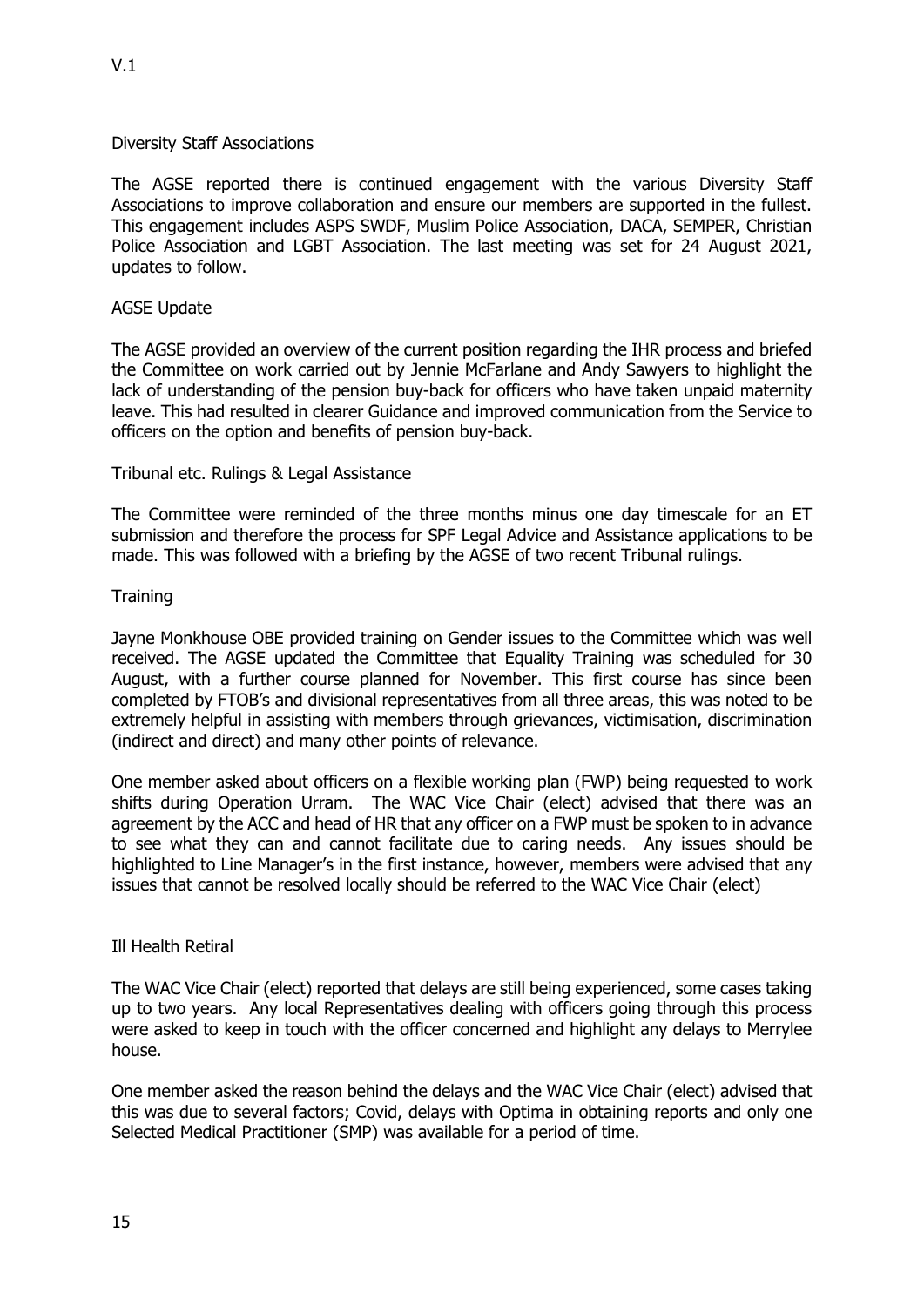#### 10. HEALTH AND SAFETY

The last Health & Safety Meeting took place on 8 July 2021. The WAC Deputy Secretary (Health & Safety) provided an update.

#### Covid

The policy of working from home where possible until the end of the calendar year has been approved so with that, People and Development (P&D) will develop a policy for the longer term.

Area Commanders may be concerned that the current working from home policy will have a significant impact on resourcing, as many of these officers are fit. They cannot, however be deployed at short notice and the current policy combined with the call demand and Op Urram abstractions is not sustainable.

#### Masks & Beards

From the low numbers of officers re-ordering the FFP3 mask, there is no other explanation than that officers were not complying with the PSoS advice. The clean shaven policy is still in place.

Scottish Ambulance Service shared details with PSoS of the PPE hood used for those staff members' beards. This hood is not suitable for PSoS as the design has a choke hazard.

#### Self-Isolation

If an individual has a positive PCR test (or has symptoms and for whatever reason is unwilling to take a test or share the results of that test) they shall still be subject to a 10 day period of self-isolation.

However, there is no requirement for officers and staff to share medical information. Government guidance is not clear however, in the situation where a young child (or other dependants) who is unable to self-isolate in the home by themselves has tested positive, the rest of the household must also isolate, no matter their vaccination status.

Data shows that the majority of transmissions occur to staff out with the workplace. Of the 1300 officers and staff who have been sent for asymptomatic testing after potential workplace exposures, only 11 have been positive.

Violence

#### Assault Analysis

Police assaults have risen by 7.2% from the start of the year, the most significant peaks occurring in May and August, coinciding with the relaxation of restrictions.

Analysis also indicated an increase in the number of police assaults in private dwellings; corresponding with covid life style restrictions.

There has been a rise in the submission of Accident/Violence Reporting Forms. Whether this coincides with a rise in assaults or is the result of more accurate recording is a matter for discussion.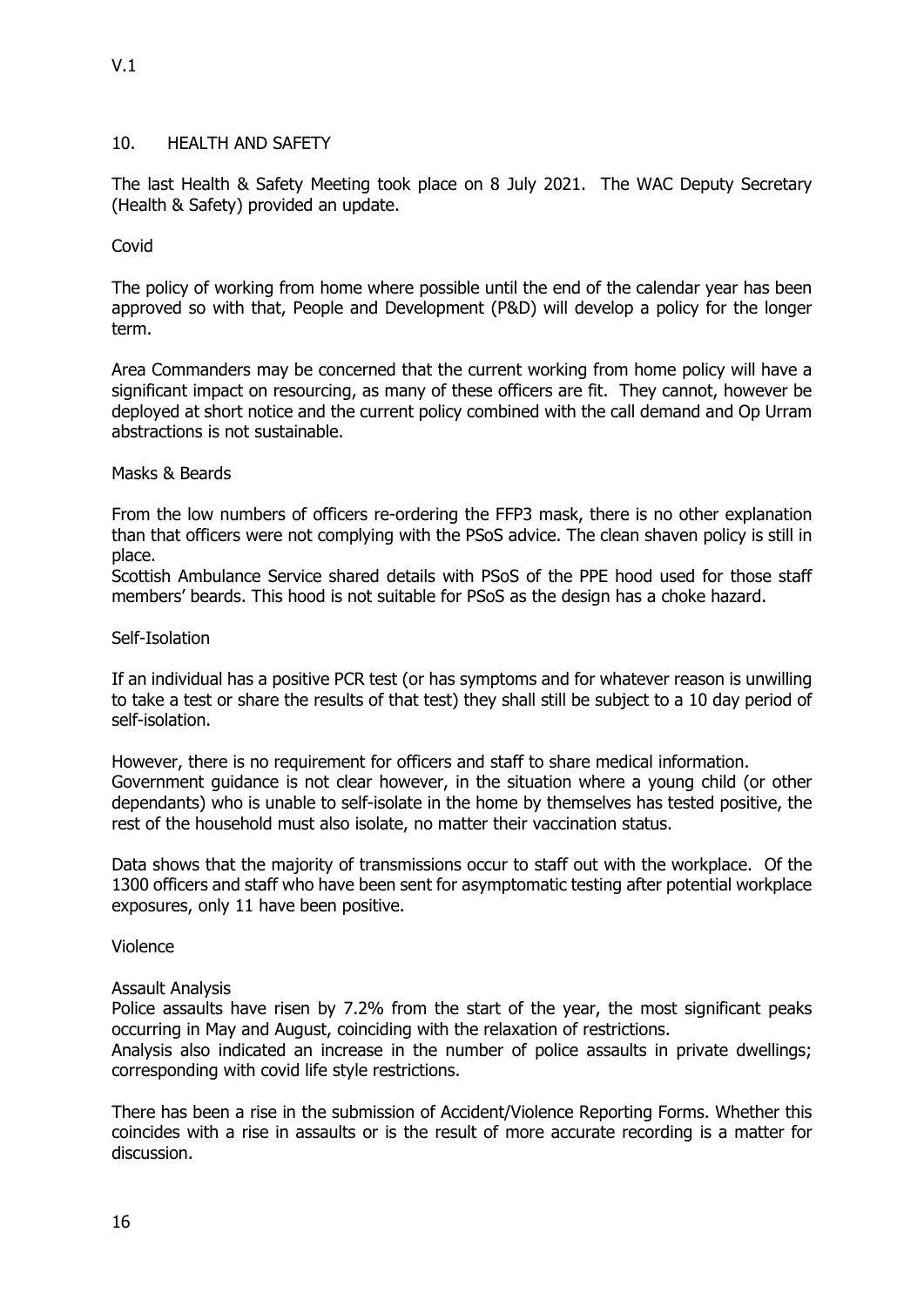However it is widely recognised that violence and use of force remains under reported (of 365000 incidents it appears that force was only used in little over 1300 incidents)

Assaults in care establishments.

Your Safety Matters analysed assaults in care establishments where it was identified that 900 of these had been committed by young people on Police Officers.

72% of these occurred in care institutions and 22 offenders had committed five or more assaults. Of the top 10 young offenders, four were care home residents.

Impact of CAM on Violent Incidents

Following analysis there is no statistically significant connection between CAM and the reduction of assaults on officers. However, any analysis carried out must take into account the unprecedented events of the last 18 months.

Officer Safety Training (OST)

Feedback

The new 2-day course is now well underway. Feedback is generally supportive of the changes. 4245 officers have now attended the new OST course with a further 2500 SCoPEd registered for the next 3 months.

#### **Custody**

Body armour is to be rolled out to all PSCOs. Discussions are currently ongoing as to whether PSoS will be making it a requirement for all staff and officers to wear their body amour whilst in custody.

#### Clothing and Equipment

A PSoS police cycle kit list and spec should be agreed upon soon. Stores would hold the kit and fleet will maintain the bikes, ending legacy and local arrangements.

An audit of the bikes found that over 400 of the bikes are over 10 years old and only 50 have had a service in the last 3 years.

There are no plans at the moment to issue officers with two body amour covers. Cover costs approx £100 per unit. Supplying front line officers with a spare cover remains cost prohibitive according to procurement.

#### Clinical Governance

Thanks to members who provided evidence of the frequency of police vehicles being used as ambulances and generally filling the gaps that the Scottish Ambulance Service cannot resource. The evidence gathered so far suggest that the problem is far worse in the West than any other area.

#### NALOXONE

The last Naloxone Delivery Steering Group met on 12 August 2021. The test of change is due to end on 31 October 2021.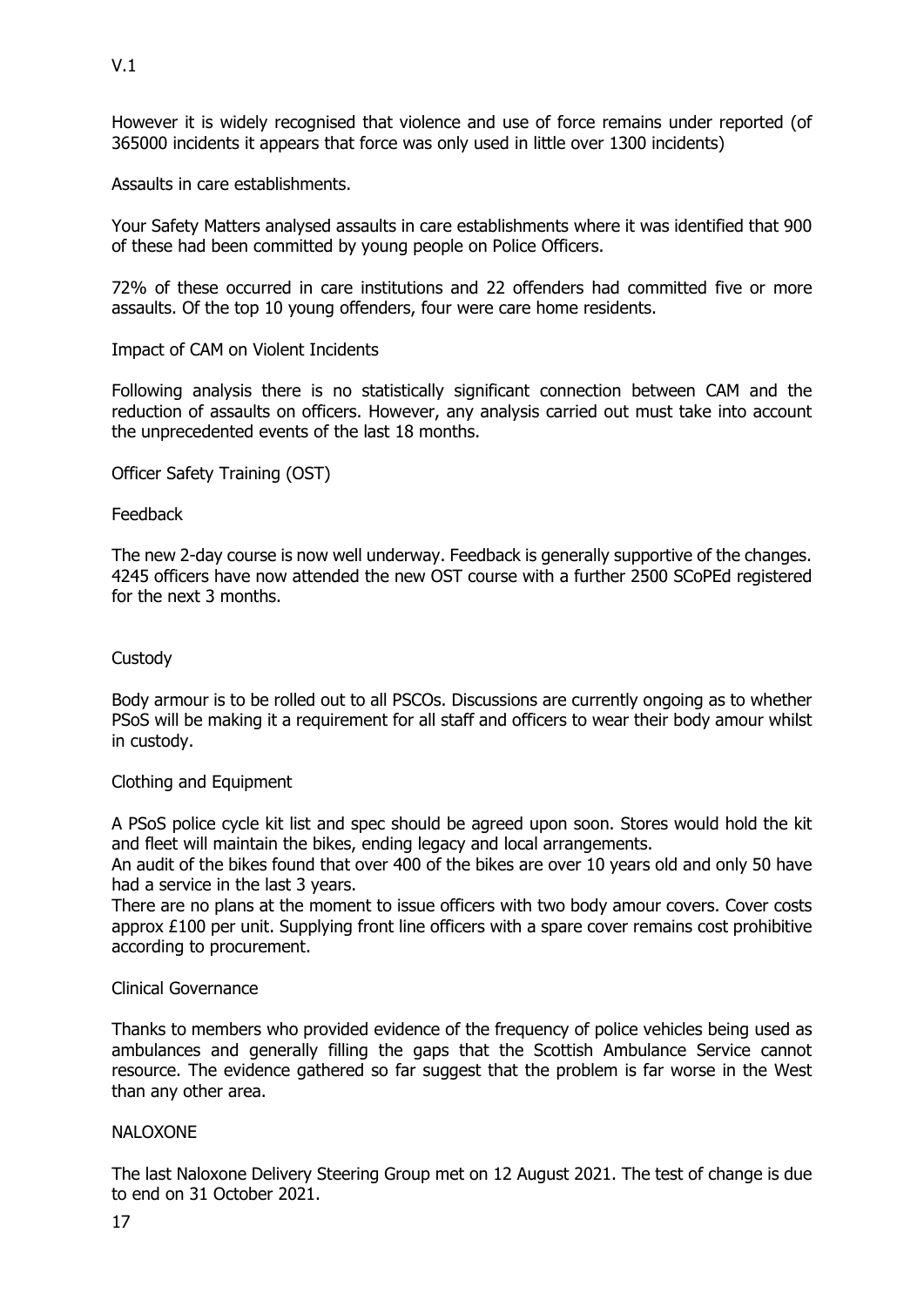To date there have been 34 administrations:

- G- 15
- D -16
- $C 2$
- $N 1$

Scottish Ambulance Service are 'surprised' by the frequency of use by police. They anticipated around 6 police administrations during the test of change period.

Despite all divisions participating in the test of change portraying it as a success, the Lead Pharmacist for Greater Glasgow and Clyde addiction services reminded the group that Naloxone remains a prescribed drug and while officers have the ability to administer it they don't necessarily have the legal position to supply it. There is currently a Lord Advocates exemption which allows certain organisations to assist with the supply presently due to Covid and while the Police would probably be covered by that there is no guarantee that this exemption will remain in place in the future.

The WAC Deputy Secretary updated members that Police Officers will not be responsible for dealing with Covid passports for large scale events as they will be unable to enforce this.

One member raised concern regarding recent publicity which indicated that people were more likely to be assaulted in certain areas. Stats. Indicate that this information may not be accurately recorded. The Deputy Secretary (H&S) advised that in incidents involving 2 persons, only 1 scope report is entered.

One member asked if there was any update on body armour covers. The Deputy Secretary (H&S) advised that currently it was cost prohibitive, however the matter continues to be raised.

# 11 JCC

The WAC Chair provided an update.

#### Operational Duties –

The JCC Ops. Duties Committee met on 27 July 2021. Items discussed included;

My Career

This was trialled in C3 and C div with 652 and 601 able to take part. The trial was due to finish at the end of August, early issues were the number of forms generated and poor completion rates.

#### Special Constabulary

A meeting took place between the SPC and the volunteers project about why the SPF are against public order training for special constables. The SPF advised that they were not against public order training for special constables but wanted to ensure that proper safeguards and checks were in place. It was acknowledged that there was more work to be done before the paper was submitted.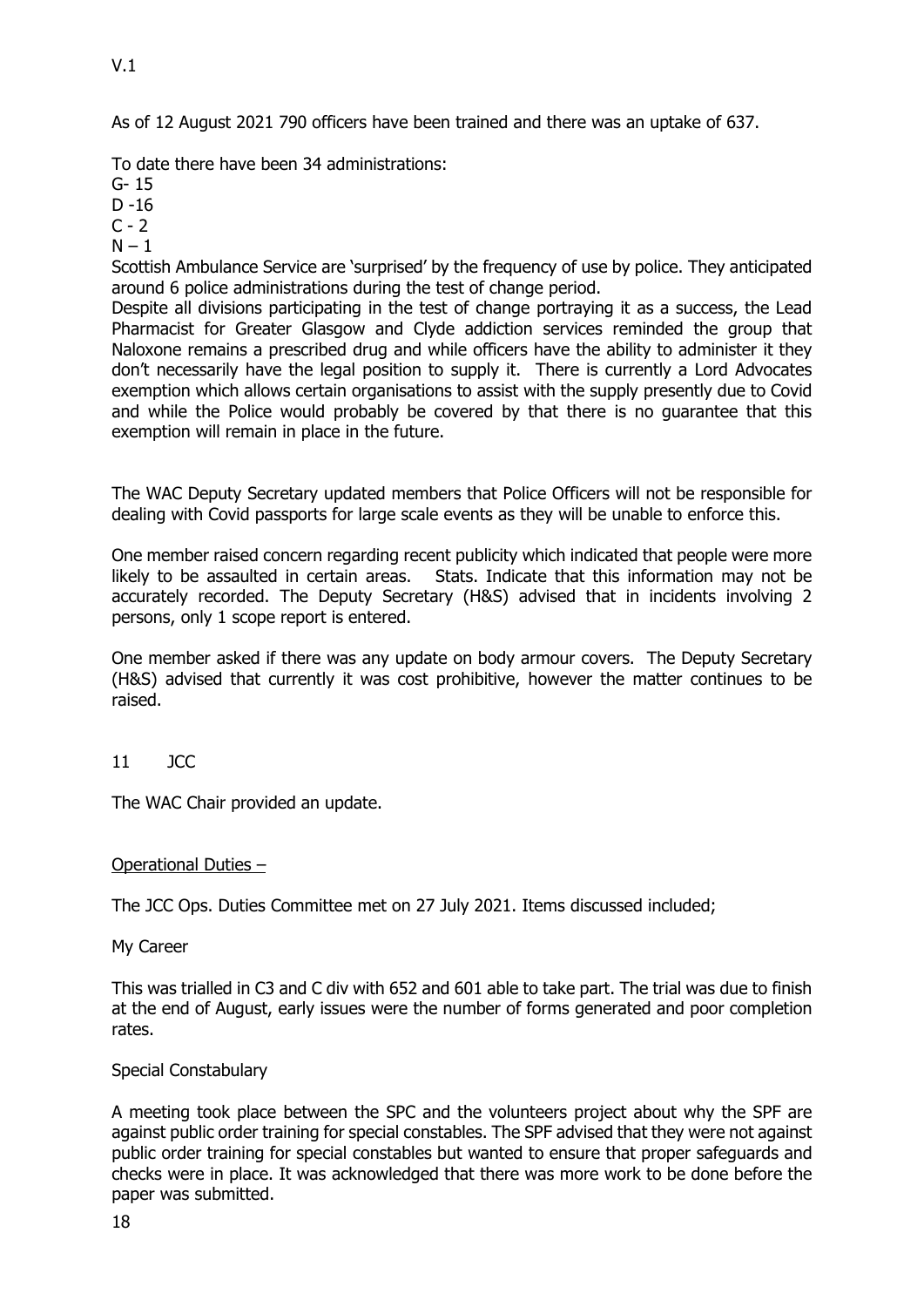V.1

Public order Monitoring group and CBRN

The Public Order Monitoring group met on the 20 July 2021, lessons from the George Square incident was discussed including the fact that officers could not identify supervisors. Coloured helmets or baseball caps had been proposed.

### Events and rostering

The large number of rest days owed to members was discussed and will be looked at further.

Carleton University Research

Findings from the report had been published in the 1919 magazine. The SPA had not recognised the research and PSOS were now conducting their own research

#### Finance Committee

The JCC Finance Standing Committee met on 27 July 2021. Items discussed included; To re-write the following rule incorporating the definition of co-habiting partner as used in the Group Insurance Scheme as follows:

Rule 15 (2) l

l) On payment of a sum of £3,500 to the following persons:-

a) The surviving spouse or civil partner, or a person who is openly cohabiting with him or her and who has been so cohabiting for the 6 months' period prior to the death and on whom such a member is financially interdependent, whom failing, one of the dependants of a member who dies in Service; provided that where there is no surviving spouse or civil partner and more than one dependant of the deceased member, the Joint Central Committee will decide at its discretion to which dependant payment shall be made.

The motion for rule amendment was approved at the full JCC meeting.

SPF accounts are being audited  $-$  they remain healthy and have benefitted from the restrictions.

#### The JCC Legislation and Regulation Committee

The JCC Legislation and Regulation Committee also met on 27 July 2021. Items discussed included;

Age of Criminal responsibility act

This is now in operational implementation. There had been no training and there is issues in relation to training materials. There is a concern that the PSOS will not be ready by the time it's implemented.

#### Motion

A discussion took place with regards to the following motion from the NAC –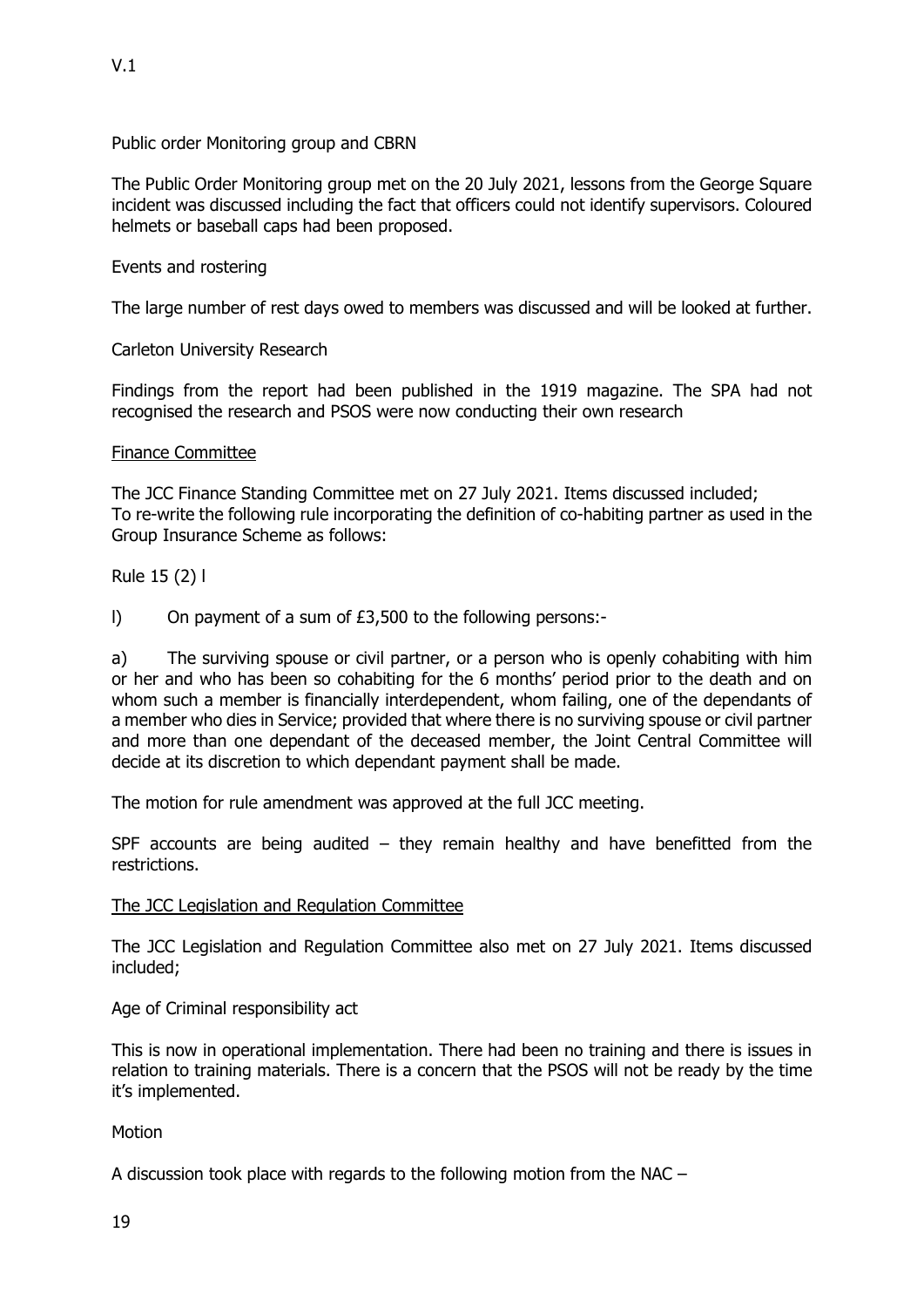This NAC asks the JCC to pursue, through the PNB, a provision whereby a reinstated annual leave day or reinstated public holiday is treated in the same way as a reinstated weekly rest day whereby, with the required amount of notice of a reinstatement, an officer can choose between taking the annual leave day or public holiday with no compensation, or to work a minimum of 4 hours with compensation at the appropriate rate.

This could not be discharged at this meeting due to there already being a provision for Public holidays. As such it was referred back to the JCC.

# **JCC Meeting**

The main JCC meeting was held in Dundee on 17 and 18 August 2021, updates were provided  $on -$ 

### **Pensions**

COMMUTATION LIMITATIONS – Over 50 and 25 years' service –

For those retiring that fall into the above bracket there is 2.25 limit on commutation (2.25  $\times$ pension). Previous updates have been provided on this issue which commenced in 2016 around the potential to remove commutation cap. Staff associations recognise the unfairness for members and this has become more significant as consequence of remedy extending to 31st March 2022. This was last considered by the Scheme Advisory Board, with the Government leaving this to the discretion of the relevant Chief Constable, the costs would be borne by the Service as opposed to the Scheme.

# Pension Remedy

Discussion continues with SAB in respect of pensions and the proposed remedies.

The pension remedy continues and will cover deferred choice until 31 March 2022. This continues to be progressed as a public sector remedy and those specific to police will not be considered until post 1 April 2022.

Discussions at Home Office in relation to a notional pension age that was removed from CARE; retirement at 30 years' service at less than 55, the reduction on CARE element is based on state pension age. The difference is between 60 and 67, what is being requested that the reduction is based on age 60 rather than 67 for those aged between 48.5 and 55.

#### Unpausing of Cost Cap

There is a periodic check of the cost control mechanism (every 4 years). This looks at the costs and risks to scheme and whether these are operating within tolerances to ensure the viability for all of the pension scheme. This was paused by Liz Truss in 2017 at a time when benefits would have been realised by members and increased costs for employers; this was paused as consequence of McLeod Sargent. This has been unfrozen and the costs of this and the remedy have been passed into the scheme.

One of the Treasury assumptions is the SCAPE discount rate, this is the biggest factor in respect of police schemes (employers). This deals with the deficit or surplus within schemes – SCAPE reduction increases employers costs. The SCAPE discount rate is one of the critical elements when considering COMMUTATION factors, this could be neutralised by employers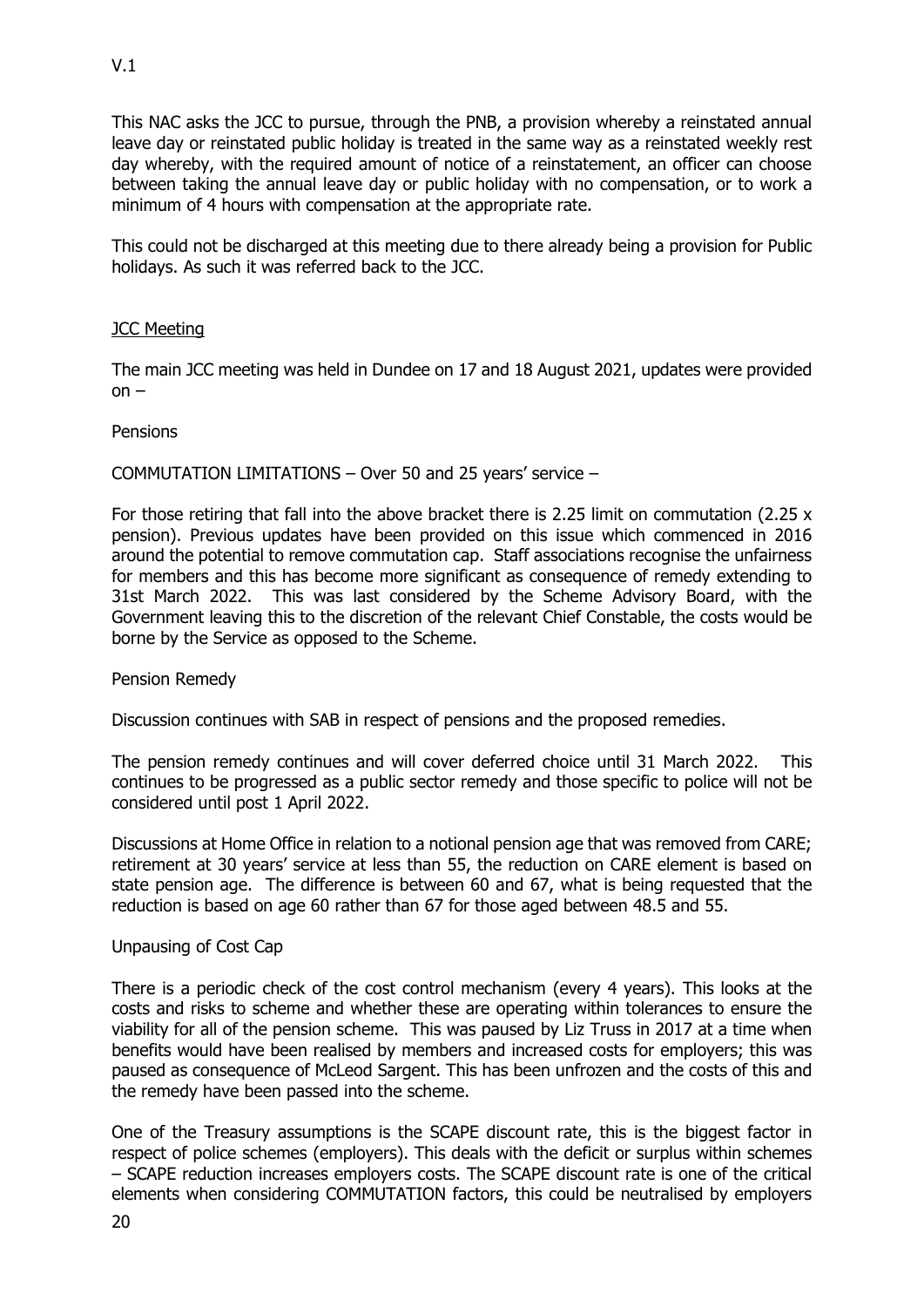costs. GAD have given no indication in respect of their reliance on current commutation factors.

Specific technical advice has been sought and an expert has been engaged in respect of this. Commutation tables were last revised in October 2018, this is done without advance notice. Past experience indicates that a GAD review is due or overdue, if the SCAPE discount rate is included it will have an impact on commutation tables.

There is a safety net as a consequence of agreement by Scottish Ministers until 1 April 2022. What this means will happen is not known. The potential cost is £380 million and potential to be recovered in 4 years or this could be adjusted politically.

The focus is on SCAPE and COST CAP mechanism, there continues to be a number of meetings around this, these agenda items have dominated meetings.

The Staff Side have written to Home Secretary to withdraw from the processes due to a lack of engagement and information. Impact of the lack of engagement and consultation in respect of Home Office responses and officials. There is potential to increase political engagement prior to the changes being tabled in parliament.

SPPA

Annual Benefit Statements will be provided online only, this was implemented without consultation and requires officers to register for online access. The poor communication has resulted in thousands of complaints. Currently less than 25% have signed up for the service. The pension board does not feel this meets the expectations in respect of pension statements.

PNB

The last meeting of the PNB was held on 23 June 2021. The following items were discussed.

Pay Award – Still ongoing JCC Circular 20 of 2021 was published after the last meeting in relation to the pay award.

General discussion took place regarding the pay award, bonus payments and Discussion regarding the non-consolidated deal and whether this would be something officers would consider.

One member highlighted that due to the increase in National Insurance, members will be earning less in a few months' time. This should be highlighted to the FTOB's at Woodside Place

**ACTION** - Highlight to Woodside Place, the impact of the increase in National Insurance payments in relation to pay.

Maternity pay – A claim has been made to the Technical Working Group regarding an uplift of maternity pay.

Queens Platinum Jubilee (Public Holidays) – A request has been made for 2 additional public holidays in 2022. One additional public holiday is being provided.

Inspectors working hours  $-$  A pilot is underway to record the actual working hours of Inspectors, so far, the response from Inspectors has been poor.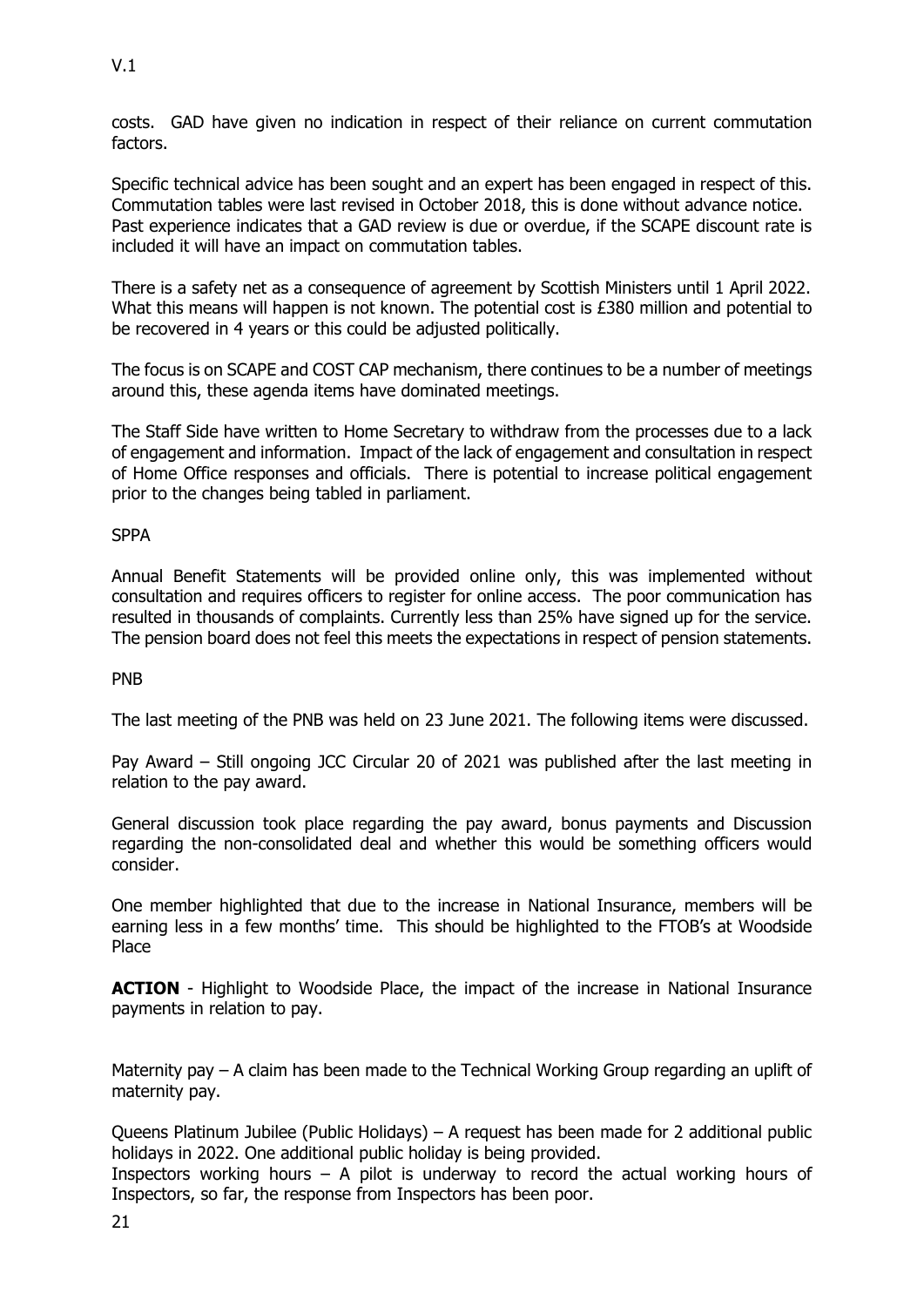COP26 renumeration for officers – Discussions ongoing regarding pay arrangements for Inspectors and above. For PC's and SGT's discussions ongoing regarding payment for rest day working, despite being initially rejected, discussions now continue. (This would be considered a double lock and requires the agreement between the Chief Constable and the JCC).

### JCC, Standing and Sub-committees

The SPF are reviewing current meeting structures to ensure that they best meet the demands if the SPF and are fit for purpose.

SPF training

New reps training continues and further courses are being held in September and October.

New Equality training has started.

# 12. **CONSULTATIONS**

• The Secretary will report and answer questions on SOPs issued for consultation since the last meeting.

- 05.08.21 Unacceptable Action of Complainers v0.04 NG & EqHRIA
- 27.07.21 Information Sharing SOP v3.07
- 16.07.21 Forced Entry & Insecure Premises SOP v7.03
- 16.07.21 Major Incident Plan v1.09 & Associated Cell Plans
- 15.07.21 Gypsy/Travellers: Management of Unauthorised Encampments NG v0.04
- 08.07.21 Drink Drug Driving (inc railway, marine & aviation) SOP v 12.04
- 08.07.21 Proposed UK National database of police workforce deaths & serious injuries
- 01.07.21 Proposed closure of Portlethen Police Station
- 25.06.21 Custody remodelling Project Proposed Pilot H&S Input
- 25.06.21 Sale and use of fireworks in Scotland and tackling the misuse of pyrotechnics
- 25.06.21 Adult Support and Protection SOP V4.05
- 23.06.21 Warrants National Guidance v0.09 & EqHRIA
- 23.06.21 Multi celling RA v1.4 (received by SC)
- 21.06.21 Advice and Guidance Recording Forms
- 16.06.21 C3 NG Amendment
- 09.06.21 Visitors to Police Premises v3.07
- 09.06.21 Body Worn Video (PSoS consultation)
- 08.06.21 Criminal Justice (Scot) Act 2016 Arrest Process NG Draft V0.10
- 04.06.21 National and International Deployment Welfare SOP version 3.02
- 04.06.21 Allowances & Expenses (Officers) v11.01
- 03.06.21 International Assistance Requests v2.03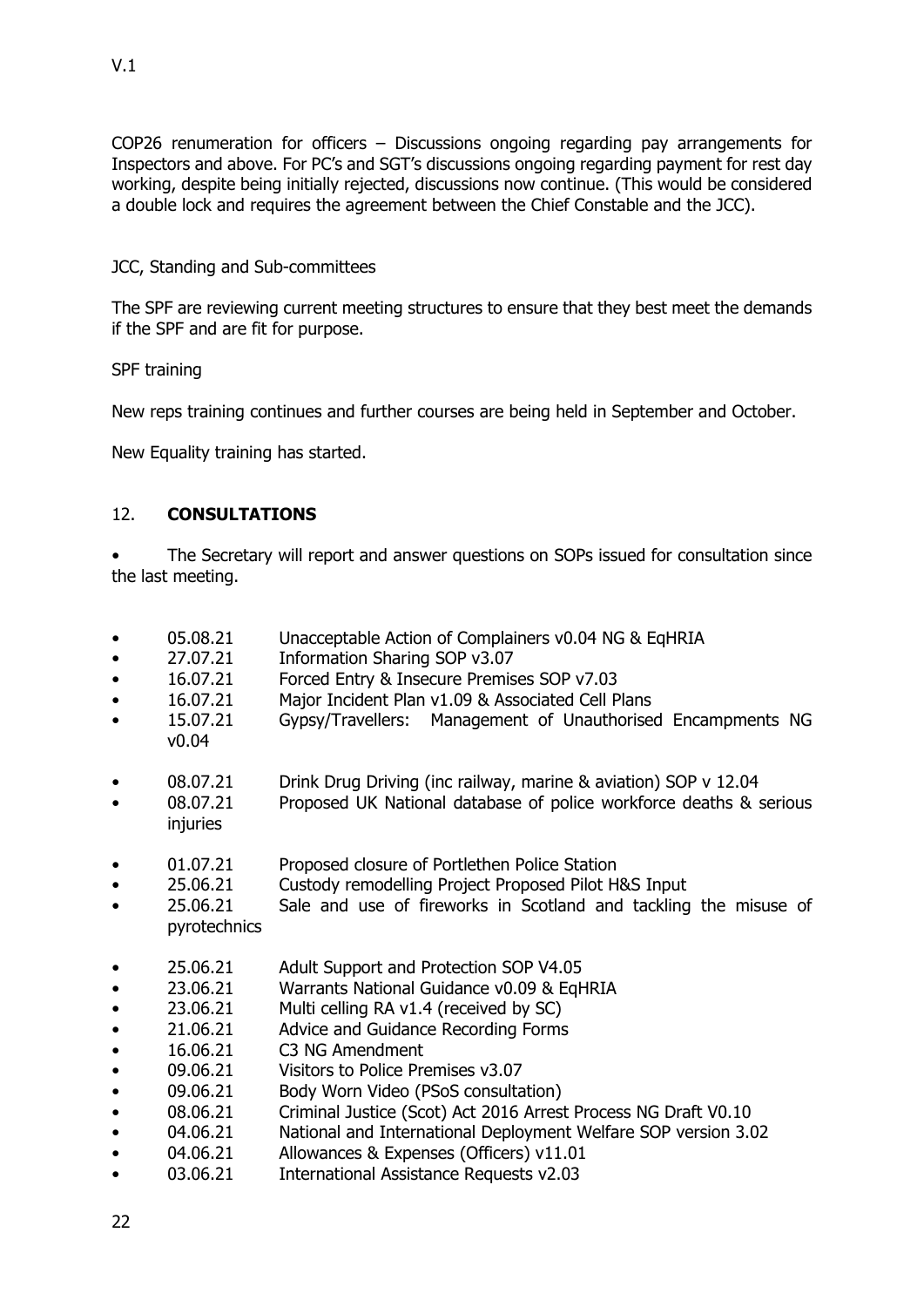- 02.06.21 National Approaches to Policing Protests in Scotland national guidance document Draft V0.07
- 31.05.21 Exit Interview Survey June 21
- 26.05.21 Care and Welfare of Persons in Police custody SOP V15.08
- 19.05.21 Investigation Wellbeing NG v0.12
- 14.05.21 Governance of the Police Scotland Record Set National Guidance version 1.02 (to be published as version 2)
- 14.05.21 Accessing Scene Examination Services v3.07
- 11.05.21 Citations (Police Officers & Staff) National Guidance
- 07.05.21 Recorded Police Warning & Anti-Social Behaviour FPN National Guidance v0.07
- 06.05.21 Disclosure Part V & PVG v1.08
- 05.05.21 Use of Force National Guidance v0.05
- 04.05.21 Armed Forces Personnel National Guidance v0.08

Due to the number of consultations that are taking place with regards to SOP's, the WAC Secretary advised the members that he will prepare a form to be circulated to representatives to record a note of skills, in order that they can be contacted to assist with Consultations in areas in which they have experience. SPF have requested a longer timescale for responses from 4 wks. to 12 wks. where possible. Members were requested to return responses directly to the West Area FTOB who issues the consultation and a full response will be compiled and sent as one paper

# 13. MOTIONS

The Secretary advised that one emergency motion regarding PPE had been received but was not competent. The Secretary will prepare a guide on how to write a competent motion for circulation to the WAC representatives as this is not currently included in training. Future motions can be forwarded to Merrylee House where they will be checked for competency prior to submission to the JCC.

**ACTION** – Circulate guide for writing motions to WAC Representatives

# 14. **CORRESPONDENCE**

The following items of correspondence had been received –

Resignation from Fiona Tyers – 10 June 2021 Resignation from Sarah Robertson – 26 June 2021 Resignation from Campbell Smith – 21 July 2021 Resignation from David Hunter – 02 August 2021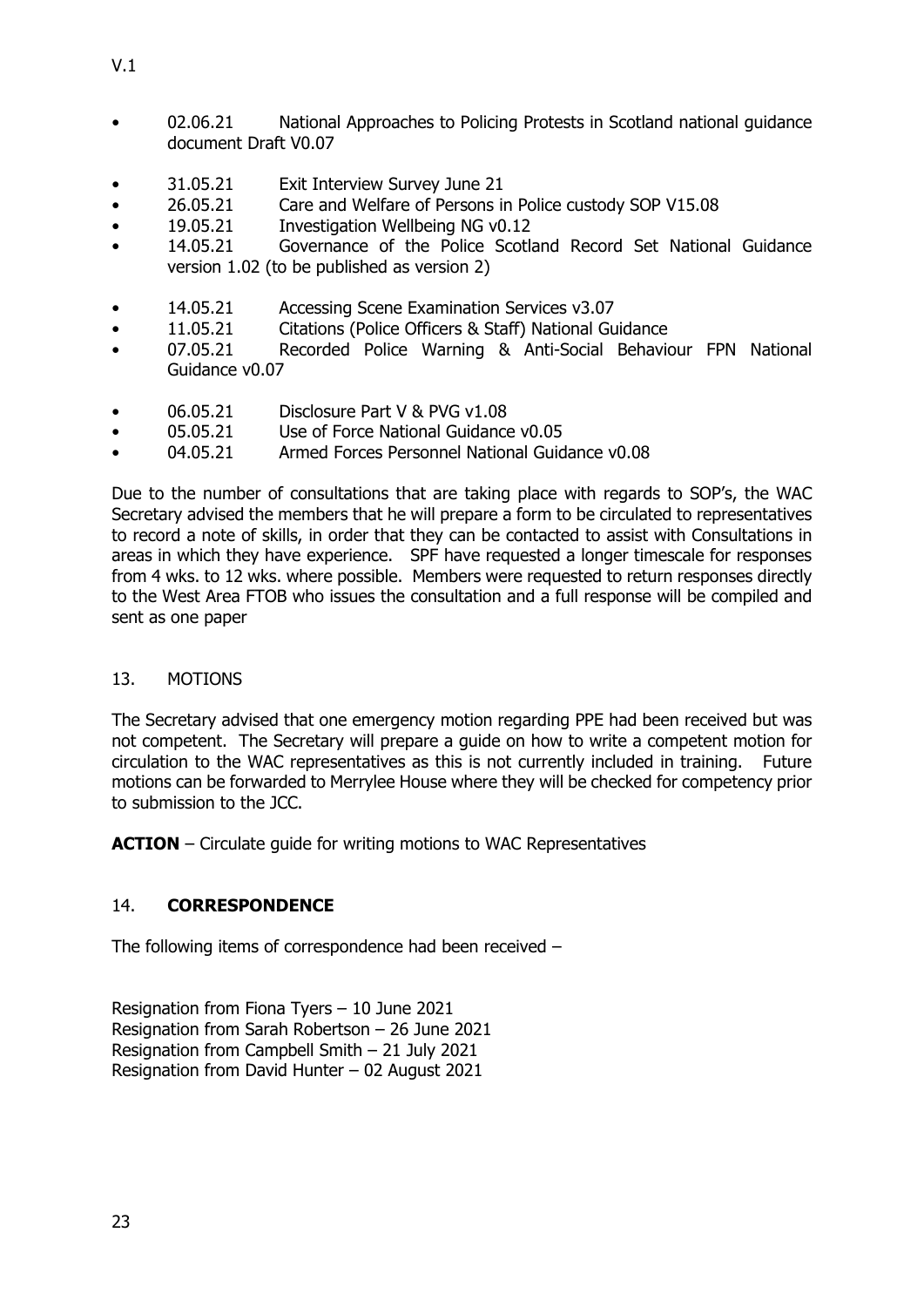# 15. **COMPETENT BUSINESS**

The WAC Secretary asked that items of competent business should be notified 28 days in advance of the meeting. This will allow for inclusion in the pre read prior to discussion.

### WAC Pre reads

The WAC Secretary asked for feedback in respect of the Pre reads provided in advance of the meeting.

General feedback was that this was working well although on occasion it can result in lack of discussion on some matters. The WAC Chair advised that the intention is to circulate future pre read 14 days prior to the meeting to give members more time to read through the papers. Further updates can be delivered on the day of the meeting and any points opened up for discussion.

One member asked if it was possible to be provided with a hard copy of the pre read in advance of the meeting. The WAC Secretary advised that this can be provided on request.

**ACTION** - It was agreed that any representative who requested a printed copy should be provided with same in advance of the meeting.

#### Skill Sheets

Matter already discussed under item 12.

#### COP 26.

24

The WAC Secretary (elect) provided an update and a full discussion took place. The following matters were included in the discussion.

The main issues are with Urram and Urram planning. Divisions should have been notified some time ago of what was required but this has continually changed resulting in divisions having to slow down planning. There have been many meetings but it is proving difficult to issue one piece of guidance for officers as it differs throughout the country.

In terms of resourcing, Operation Urram shows approximately 50% on SCoPE, in many cases the Divisions themselves have been left with the decision on how to plan. Some are looking at cancelling rest days but this should be done only as a last resort. There will be several other large scale events during the period and it is likely that this will be managed by cancellation of rest days.

In respect of arrangements for officers on work plans, Officers can be asked if they are willing to change their plan temporarily to accommodate arrangements for COP 26 but cannot be forced to do this. However, Officers can be asked to change roles during COP 26.

One member asked for clear and concise communication to members with regards to officer's who are on work plans.

**ACTION** Re COP 26, send information regarding officers on work plans out to WAC ASAP